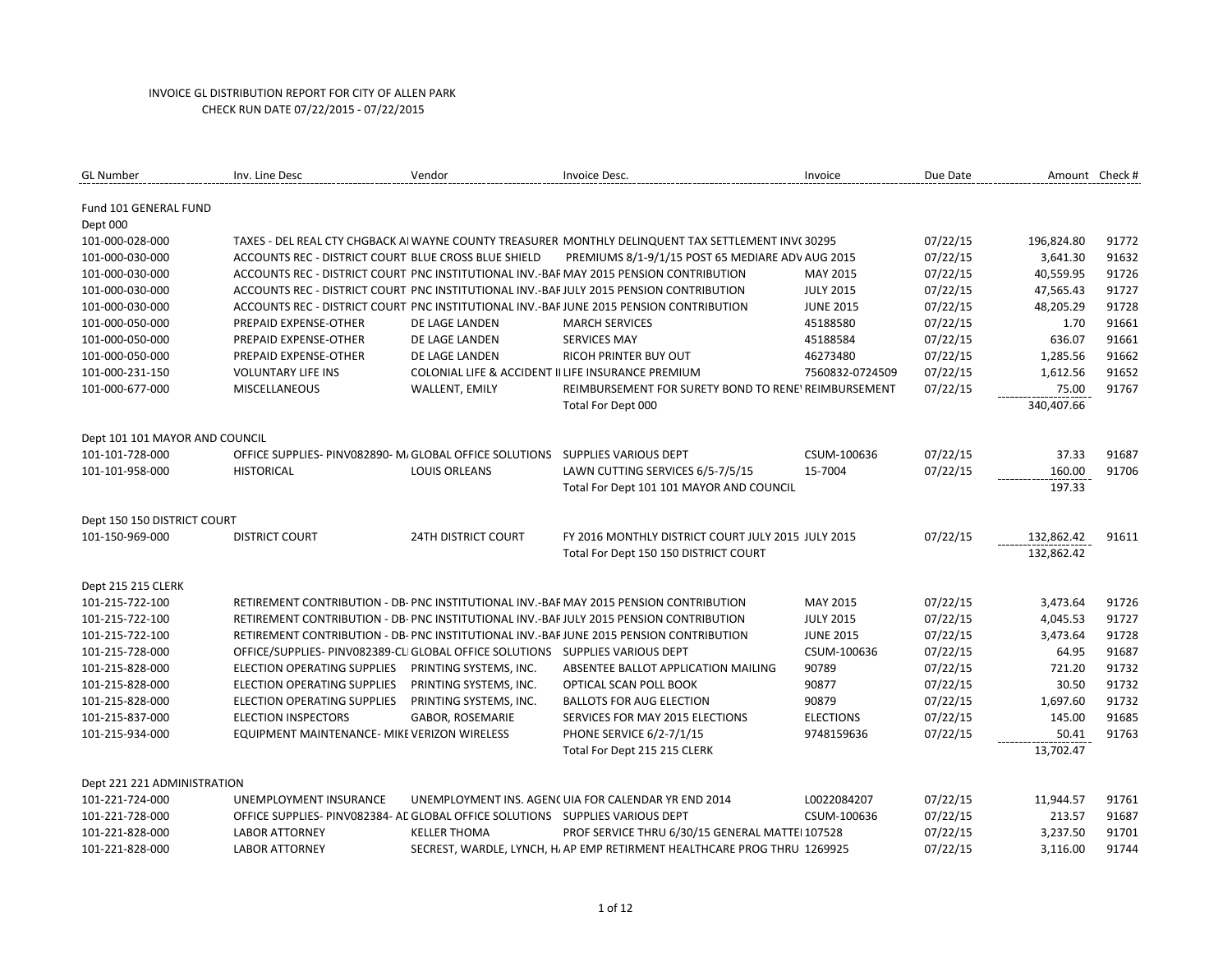| <b>GL Number</b>       | Inv. Line Desc                                                                   | Vendor                                       | Invoice Desc.                                                                                | Invoice          | Due Date | Amount Check # |       |
|------------------------|----------------------------------------------------------------------------------|----------------------------------------------|----------------------------------------------------------------------------------------------|------------------|----------|----------------|-------|
| 101-221-900-000        | PRINTING AND PUBLISHING                                                          |                                              | 21ST CENTURY NEWSPAPER PUBLICATION OF LEGAL NOTICES 6/1-6/30/15 640621                       |                  | 07/22/15 | 983.31         | 91610 |
| 101-221-934-600        | SERVER AND NETWORK MAINTEN/TOSHIBA FINANCIAL SERVICE! SERVICES FROM 6/25-7/15/15 |                                              |                                                                                              | 282028521        | 07/22/15 | 185.58         | 91759 |
| 101-221-976-000        | BLOCK GRANTS- PLAN PY 12-01-03 BUCCILLI GROUP, LLC                               |                                              | BID SPEC PREP FOR VARIOUS CDBG PROJECTS 1062                                                 |                  | 07/22/15 | 2,106.00       | 91635 |
| 101-221-976-000        | BLOCK GRANTS- INSPEC R TOLLIVE BUCCILLI GROUP, LLC                               |                                              | INSPECT SERV FOR CDBG PROJECTS 12-01-03K-1147                                                |                  | 07/22/15 | 972.00         | 91635 |
| 101-221-976-000        | <b>BLOCK GRANTS-6/8</b>                                                          | <b>BUCCILLI GROUP, LLC</b>                   | INSPECT SERV CDBG PROJ 12-01-03K-14-01-03I 1172                                              |                  | 07/22/15 | 1,620.00       | 91635 |
| 101-221-976-000        | <b>BLOCK GRANTS-6/17</b>                                                         | <b>BUCCILLI GROUP, LLC</b>                   | INSPEC SERV FOR CDBG PROJ 12-01-03K-14-01 1188                                               |                  | 07/22/15 | 1,782.00       | 91635 |
| 101-221-976-000        | <b>BLOCK GRANTS</b>                                                              |                                              | COMMUNITY LIVING SERVICE HOME HEALTCARE JUNE 2015                                            | <b>JUNE 2015</b> | 07/22/15 | 476.00         | 91657 |
| 101-221-976-000        | <b>BLOCK GRANTS-4"</b>                                                           |                                              | DOMINIC GAGLIO CONSTRUC REMOVE/REPLACE CONCRETE CDBG PROJ 12-C 11277                         |                  | 07/22/15 | 17,020.80      | 91664 |
| 101-221-976-000        | <b>BLOCK GRANTS-4"</b>                                                           |                                              | DOMINIC GAGLIO CONSTRUC CONCRETE FOR CDBG PROJ 12-01-03K-14-01-0 11269                       |                  | 07/22/15 | 21,573.30      | 91664 |
| 101-221-976-000        | <b>BLOCK GRANTS-8"</b>                                                           |                                              | DOMINIC GAGLIO CONSTRUC REMOVE/REP CONCRETE FOR CDBG PROJ 12-0: 11262                        |                  | 07/22/15 | 16,707.90      | 91664 |
| 101-221-976-000        |                                                                                  |                                              | BLOCK GRANTS- 12-01-03K-14-01-I DOMINIC GAGLIO CONSTRUC REMOVE/REP 8" CONCRETE FOR CDBG PROJ | 11259            | 07/22/15 | 11,230.10      | 91664 |
|                        |                                                                                  |                                              | Total For Dept 221 221 ADMINISTRATION                                                        |                  |          | 93,168.63      |       |
| Dept 225 225 ASSESSOR  |                                                                                  |                                              |                                                                                              |                  |          |                |       |
| 101-225-725-000        | <b>EXPENSE ALLOWANCE</b>                                                         | ENDRES, PAUL                                 | JULY BOARD OF REVIEW SERVICE                                                                 | <b>JULY 2015</b> | 07/22/15 | 22.75          | 91678 |
| 101-225-725-000        | <b>EXPENSE ALLOWANCE</b>                                                         | HUNT, DENISE                                 | JULY BOARD OF REVIEW SERVICE                                                                 | <b>JULY 2015</b> | 07/22/15 | 22.75          | 91693 |
| 101-225-725-000        | <b>EXPENSE ALLOWANCE</b>                                                         | LIEBER, KENNETH H.                           | JULY BOARD OF REVIEW SERVICE                                                                 | <b>JULY 2015</b> | 07/22/15 | 22.75          | 91704 |
| 101-225-728-000        | OFFICE SUPPLIES- PINV082913- AS GLOBAL OFFICE SOLUTIONS SUPPLIES VARIOUS DEPT    |                                              |                                                                                              | CSUM-100636      | 07/22/15 | 283.98         | 91687 |
| 101-225-960-000        | <b>GENERAL EDUCATION</b>                                                         |                                              | MICHIGAN ASSESSORS ASSOC REG FOR 8 HRS EDUCATION ASSESSMENT CERT R-6715                      |                  | 07/22/15 | 60.00          | 91711 |
|                        |                                                                                  |                                              | Total For Dept 225 225 ASSESSOR                                                              |                  |          | 412.23         |       |
|                        |                                                                                  |                                              |                                                                                              |                  |          |                |       |
| Dept 230 230 FINANCE   |                                                                                  |                                              |                                                                                              |                  |          |                |       |
| 101-230-728-000        | OFFICE SUPPLIES- PINV082385 PA\ GLOBAL OFFICE SOLUTIONS  SUPPLIES VARIOUS DEPT   |                                              |                                                                                              | CSUM-100636      | 07/22/15 | 625.26         | 91687 |
| 101-230-963-000        | PROFESSIONAL SERVICES                                                            | PLANTE MORAN                                 | PROF SERV INV ADJ FROM FEB INV 1223448                                                       | 1233983          | 07/22/15 | 1,309.25       | 91725 |
| 101-230-985-000        | <b>CAPITAL OUTLAY</b>                                                            | <b>BS&amp;A SOFTWARE</b>                     | SERVICES CASH RECEIPTING/UTILITY BILLING N 102079                                            |                  | 07/22/15 | 8,910.00       | 91634 |
| 101-230-985-000        | CAPITAL OUTLAY                                                                   | <b>BS&amp;A SOFTWARE</b>                     | SERVICES TRAINING PAYROLL, CASH REC, UTILIT 102080                                           |                  | 07/22/15 | 8,870.00       | 91634 |
| 101-230-985-000        | <b>CAPITAL OUTLAY</b>                                                            | <b>BS&amp;A SOFTWARE</b>                     | SERVICES ASSESSING NET PROG                                                                  | 102081           | 07/22/15 | 9,970.00       | 91634 |
| 101-230-985-000        | <b>CAPITAL OUTLAY</b>                                                            | <b>BS&amp;A SOFTWARE</b>                     | SERVICE FOR TRAINING ASSESSING                                                               | 102082           | 07/22/15 | 8,600.00       | 91634 |
|                        |                                                                                  |                                              | Total For Dept 230 230 FINANCE                                                               |                  |          | 38,284.51      |       |
| Dept 253 253 TREASURER |                                                                                  |                                              |                                                                                              |                  |          |                |       |
| 101-253-728-000        | OFFICE SUPPLIES- PINV082879 TR GLOBAL OFFICE SOLUTIONS  SUPPLIES VARIOUS DEPT    |                                              |                                                                                              | CSUM-100636      | 07/22/15 | 217.73         | 91687 |
| 101-253-833-000        | PREPARATION OF TAX BILLS                                                         | MESSENGER PRINTING SERVICES TAX BILLS FOLDED |                                                                                              | 201500502        | 07/22/15 | 120.00         | 91709 |
| 101-253-960-000        | <b>GENERAL EDUCATION</b>                                                         | <b>PLANTE MORAN</b>                          | PROF SERVICES FINANCE ASSIGNMENT 6/1-6/3 1262647                                             |                  | 07/22/15 | 8,259.00       | 91725 |
|                        |                                                                                  |                                              | Total For Dept 253 253 TREASURER                                                             |                  |          | 8,596.73       |       |
|                        |                                                                                  |                                              |                                                                                              |                  |          |                |       |
| Dept 263 263 CITY HALL |                                                                                  |                                              |                                                                                              |                  |          |                |       |
| 101-263-853-000        | <b>TELEPHONE</b>                                                                 | <b>AT &amp; T</b>                            | SERVICE 7/1-7/31 ADM                                                                         | 31392814012631   | 07/22/15 | 1,811.03       | 91624 |
| 101-263-853-000        | <b>TELEPHONE</b>                                                                 | <b>AT &amp; T</b>                            | SERVICE 7/1-7/31 ADM IDNS                                                                    | 313R0228024229   | 07/22/15 | 1,000.52       | 91624 |
| 101-263-853-000        | <b>TELEPHONE</b>                                                                 | AT & T LONG DISTANCE                         | SERVICE 6/4-6/30/15 CITY HALL                                                                | 858249849        | 07/22/15 | 3.59           | 91628 |
| 101-263-853-000        | <b>TELEPHONE</b>                                                                 | <b>COMCAST</b>                               | FINAL BILLED FOR SERVICE 7/1-7/31/15                                                         | 06102065273012   | 07/22/15 | 6.55           | 91653 |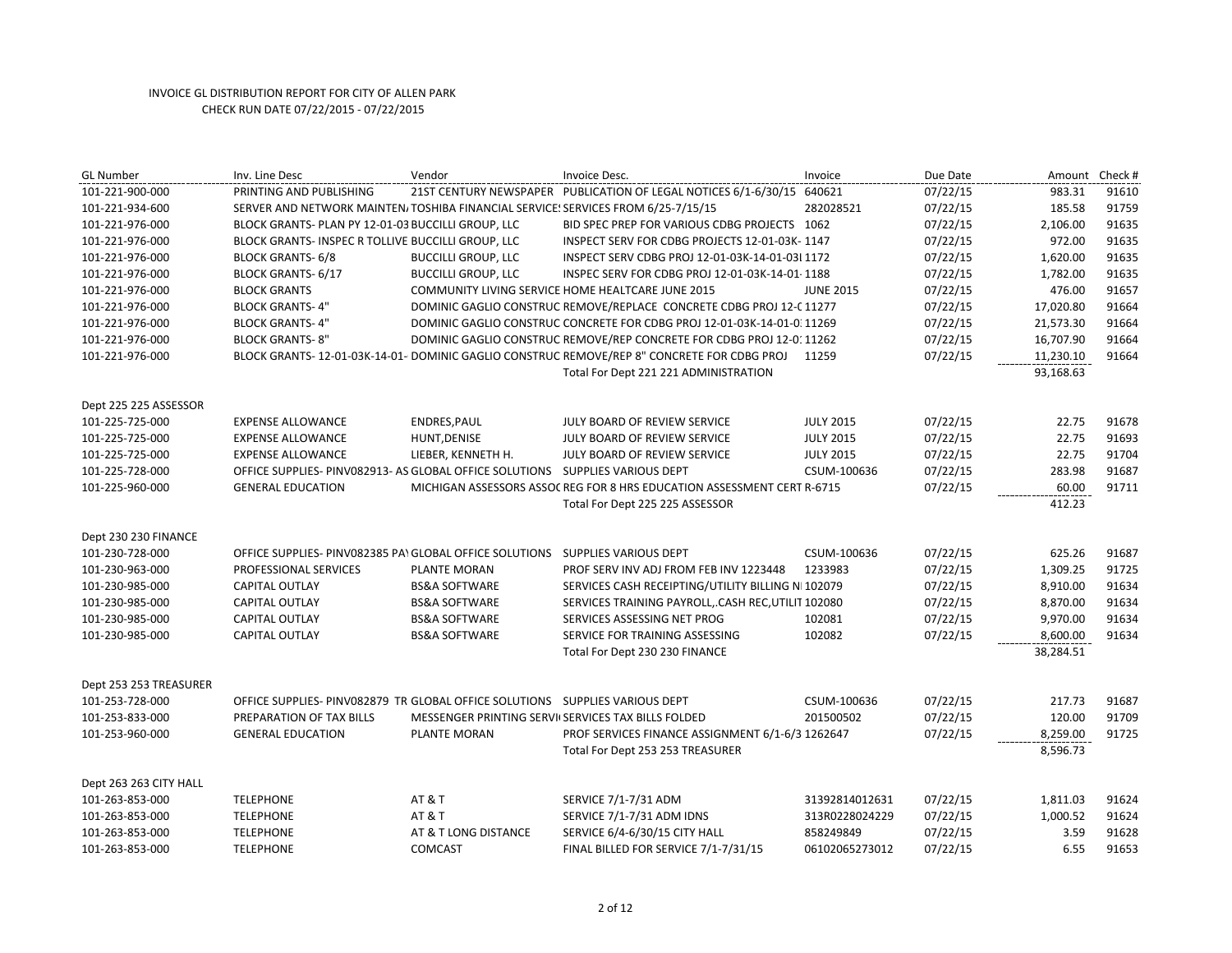| <b>GL Number</b>               | Inv. Line Desc                                                                      | Vendor                   | Invoice Desc.                                                                                          | Invoice              | Due Date | Amount Check # |       |
|--------------------------------|-------------------------------------------------------------------------------------|--------------------------|--------------------------------------------------------------------------------------------------------|----------------------|----------|----------------|-------|
| 101-263-920-000                | <b>UTILITIES</b>                                                                    | <b>DTE ENERGY</b>        | SERV 6/5-7/7 16630 SOUTHFIELD                                                                          | 457346800032         | 07/22/15 | 114.25         | 91674 |
| 101-263-931-000                | BUILDING MAINTENANCE-909124 LOWE'S                                                  |                          | SUPPLIES PURCHASE BY VARIOUS DEPTS                                                                     | 99006314951JUNE      | 07/22/15 | 131.81         | 91707 |
| 101-263-985-000                | CAPITAL OUTLAY-BUILDING LEASE CDW GOVERNMENT, INC.                                  |                          | CREDIT FOR MDSE RET ON INV VZ80451                                                                     | WD59839              | 07/22/15 | (93.68)        | 91641 |
| 101-263-985-000                | CAPITAL OUTLAY-BUILDING LEASE CDW GOVERNMENT, INC.                                  |                          | 070615/BURDA                                                                                           | WN11047              | 07/22/15 | 289.04         | 91641 |
| 101-263-985-000                | CAPITAL OUTLAY-BUILDING LEASE CDW GOVERNMENT, INC.                                  |                          | 062615/DUANE                                                                                           | WM00699              | 07/22/15 | 291.85         | 91641 |
| 101-263-985-000                |                                                                                     |                          | CAPITAL OUTLAY-BUILDING LEASE CORRIGAN MOVING SYSTEM MOVING SERVICES TO NEW CITY HALL                  | 3431                 | 07/22/15 | 24,399.00      | 91659 |
| 101-263-985-000                |                                                                                     |                          | CAPITAL OUTLAY-BUILDING LEASE CORRIGAN MOVING SYSTEM MOVING SERVICES TO NEW CITY HALL                  | 3485                 | 07/22/15 | 460.00         | 91659 |
| 101-263-985-000                |                                                                                     |                          | CAPITAL OUTLAY-BUILDING LEASE EXPERT HEATING & COOLING SERVICES FOR MNT, EVALUATION NEW CITY HA W15443 |                      | 07/22/15 | 659.00         | 91681 |
| 101-263-985-000                |                                                                                     |                          | CAPITAL OUTLAY-BUILDING LEASE EXPERT HEATING & COOLING INSTALL HEAT PUM CITY HALL SERVER RM            | J001076              | 07/22/15 | 8,650.00       | 91681 |
| 101-263-985-000                | CAPITAL OUTLAY-BUILDING LEASE HADDIX ELECTRIC                                       |                          | <b>SERVICES FOR 5/19-6/15</b>                                                                          | 7610                 | 07/22/15 | 11,004.00      | 91689 |
| 101-263-985-000                | CAPITAL OUTLAY-BUILDING LEASE HADDIX ELECTRIC                                       |                          | PROVIDE MATERIAL AND LABOR FOR NEW SIGN 76.7                                                           |                      | 07/22/15 | 914.00         | 91689 |
| 101-263-985-000                | CAPITAL OUTLAY-BUILDING LEASE LOWE'S                                                |                          | SUPPLIES PURCHASE BY VARIOUS DEPTS                                                                     | 99006314951JUNE      | 07/22/15 | 328.40         | 91707 |
| 101-263-985-000                | CAPITAL OUTLAY-BUILDING LEASE MICHIGAN COMMERCIAL DO SHUTTERS FOR NEW CITY HALL     |                          |                                                                                                        | 15068                | 07/22/15 | 4,891.85       | 91713 |
| 101-263-985-000                | CAPITAL OUTLAY-BUILDING LEASE TWIN SERVICE                                          |                          | <b>FINAL PMT OF PAINTING</b>                                                                           | 1.11                 | 07/22/15 | 1,865.00       | 91760 |
| 101-263-985-000                | CAPITAL OUTLAY-BUILDING LEASE XEROX BUSINESS SERVICES LL SOFTWARE UPGRADE FIRE DEPT |                          |                                                                                                        | 1171940              | 07/22/15 | 17,659.00      | 91776 |
|                                |                                                                                     |                          | Total For Dept 263 263 CITY HALL                                                                       |                      |          | 74,385.21      |       |
|                                |                                                                                     |                          |                                                                                                        |                      |          |                |       |
| Dept 305 305 POLICE DEPARTMENT |                                                                                     |                          |                                                                                                        |                      |          |                |       |
| 101-305-722-100                |                                                                                     |                          | RETIREMENT CONTRIBUTION - DB- PNC INSTITUTIONAL INV.-BAF MAY 2015 PENSION CONTRIBUTION                 | MAY 2015             | 07/22/15 | 50,012.81      | 91726 |
| 101-305-722-100                |                                                                                     |                          | RETIREMENT CONTRIBUTION - DB- PNC INSTITUTIONAL INV.-BAF JULY 2015 PENSION CONTRIBUTION                | <b>JULY 2015</b>     | 07/22/15 | 62,221.42      | 91727 |
| 101-305-722-100                |                                                                                     |                          | RETIREMENT CONTRIBUTION - DB- PNC INSTITUTIONAL INV.-BAF JUNE 2015 PENSION CONTRIBUTION                | <b>JUNE 2015</b>     | 07/22/15 | 50,964.07      | 91728 |
| 101-305-728-000                | OFFICE SUPPLIES- PINV082386 POI GLOBAL OFFICE SOLUTIONS  SUPPLIES VARIOUS DEPT      |                          |                                                                                                        | CSUM-100636          | 07/22/15 | 617.85         | 91687 |
| 101-305-729-000                | K-9 SUPPLIES                                                                        | PET SUPPLIES PLUS        | <b>K-9 SUPPLIES</b>                                                                                    | 23431                | 07/22/15 | 51.28          | 91722 |
| 101-305-731-000                | <b>ORDINANCE EXPENSE</b>                                                            | <b>LOUIS ORLEANS</b>     | LAWN CUTTING SERVICES 6/5-7/5/15                                                                       | 15-7004              | 07/22/15 | 250.00         | 91706 |
| 101-305-757-000                | <b>OPERATING SUPPLIES</b>                                                           | <b>IBM CORPORATION</b>   | AS/400 ALERT SYSTEM SERV 3/29-6/28/15                                                                  | 6516061              | 07/22/15 | 150.00         | 91696 |
| 101-305-761-000                | PRISONER BOARD                                                                      | <b>STATE OF MICHIGAN</b> | <b>SEX OFFENDER REG FEES</b>                                                                           | 551-448365           | 07/22/15 | 390.00         | 91748 |
| 101-305-761-000                | <b>PRISONER BOARD</b>                                                               |                          | WAYNE COUNTY - ACCTS. RECPRISONER HOUSING FOR MARCH 2015                                               | 280225               | 07/22/15 | 5,740.00       | 91771 |
| 101-305-801-000                | ANIMAL CONTROL                                                                      | <b>CITY OF WYANDOTTE</b> | DOWNRIVER ANIMAL CONTROL SERV 4/1-6/30 ANIMAL CONTROL                                                  |                      | 07/22/15 | 11,442.25      | 91646 |
| 101-305-805-000                | <b>VEHICLE TOWING</b>                                                               | <b>CITY TOWING</b>       | VEH TOWED BY POLICE 6/16-6/30, 10 PERSON/ 6/16-6/30/15                                                 |                      | 07/22/15 | 3,680.00       | 91648 |
| 101-305-807-000                | <b>CENTRAL DISPATCH</b>                                                             | <b>CITY OF WYANDOTTE</b> | DOWNRIVE DISPATCH SERV 4/1-6/30/15                                                                     | <b>DISPATCH SERV</b> | 07/22/15 | 32,812.06      | 91647 |
| 101-305-853-000                | <b>TELEPHONE</b>                                                                    | <b>AT &amp; T</b>        | SERVICE 7/10-8/9 POLICE DEPT FAX                                                                       | 31392816933261       | 07/22/15 | 1,092.65       | 91624 |
| 101-305-853-000                | <b>TELEPHONE</b>                                                                    | <b>AT &amp; T</b>        | SERVICE 7/1-7/31                                                                                       | 313R0148570146       | 07/22/15 | 136.92         | 91624 |
| 101-305-853-000                | TELEPHONE AND COMMUNICATIO AT & T LONG DISTANCE                                     |                          | SERVICE 6/4-6/30/15 POLICE                                                                             | 858249862            | 07/22/15 | 3.38           | 91628 |
| 101-305-853-000                | <b>TELEPHONE</b>                                                                    | <b>COMCAST</b>           | JUNE MONTHLY BILLING FOR POLICE 6/9-7/4                                                                | 06102246250011       | 07/22/15 | 161.76         | 91654 |
| 101-305-853-000                | TELEPHONE- KEN SIMBERLY ORDIN VERIZON WIRELESS                                      |                          | PHONE SERVICE 6/2-7/1/15                                                                               | 9748159636           | 07/22/15 | 28.22          | 91763 |
| 101-305-853-000                | <b>TELEPHONE</b>                                                                    | <b>VERIZON WIRELESS</b>  | INTERNET ACCESS FOR PATROL VEH                                                                         | 9747170109           | 07/22/15 | 784.41         | 91765 |
| 101-305-931-000                | <b>BUILDING MAINTENANCE</b>                                                         | AMERICAN MESSAGING       | CHAPLAIN PAGER 7/15-8/14-15                                                                            | Z1319539PG           | 07/22/15 | 14.62          | 91622 |
| 101-305-931-000                | BUILDING MAINTENANCE-721684 CINTAS CORP.                                            |                          | UNIFORMS FOR POLICE                                                                                    | 72116861JUNE         | 07/22/15 | 67.30          | 91644 |
| 101-305-931-000                | <b>BUILDING MAINTENANCE-909124 LOWE'S</b>                                           |                          | SUPPLIES PURCHASE BY VARIOUS DEPTS                                                                     | 99006314951JUNE      | 07/22/15 | 131.81         | 91707 |
| 101-305-939-000                | <b>VEHICLE MAINTENANCE</b>                                                          | CLASSIC AUTO WASH INC.   | AUTO WASH ON AP VEHICLES MONTH OF JUNE 1548                                                            |                      | 07/22/15 | 179.40         | 91649 |
| 101-305-939-000                | <b>VEHICLE MAINTENANCE</b>                                                          | <b>J'S CARWASH</b>       | VEH MNT FOR MAY & JUNE 2015                                                                            | 1251                 | 07/22/15 | 64.00          | 91698 |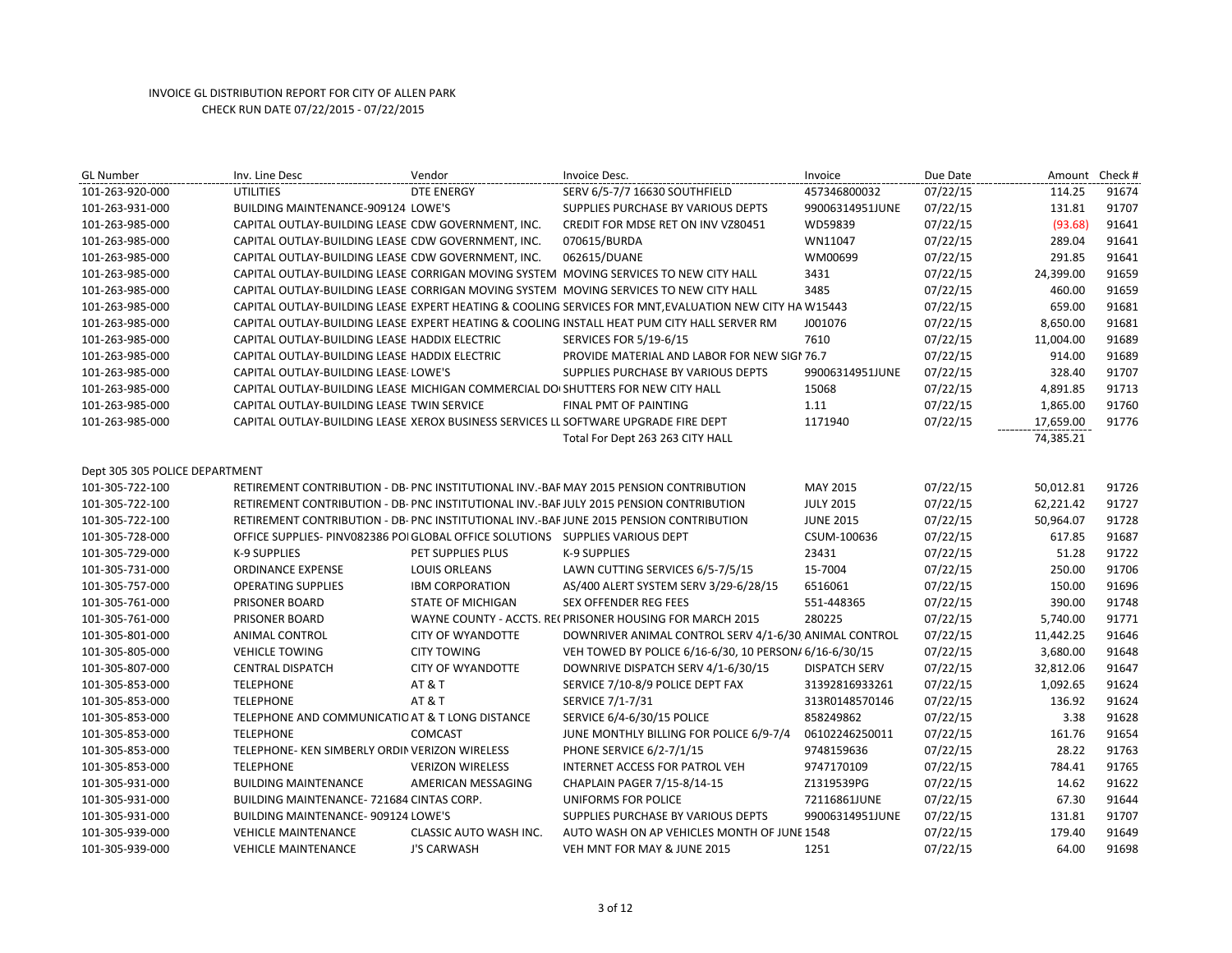| <b>GL Number</b>                          | Inv. Line Desc                                                                 | Vendor                                           | Invoice Desc.                                                                           | Invoice          | Due Date |            | Amount Check # |
|-------------------------------------------|--------------------------------------------------------------------------------|--------------------------------------------------|-----------------------------------------------------------------------------------------|------------------|----------|------------|----------------|
| 101-305-961-000                           | POL. TRAIN-ACT 302 ST. GRANT                                                   |                                                  | MICH ASSOC OF HOSTAGE NI EDUCATIONAL TRAINING FOR LT EGAN                               | MAHN15-005       | 07/22/15 | 150.00     | 91710          |
|                                           |                                                                                |                                                  | Total For Dept 305 305 POLICE DEPARTMENT                                                |                  |          | 221,146.21 |                |
| Dept 340 340 FIRE DEPARTMENT              |                                                                                |                                                  |                                                                                         |                  |          |            |                |
| 101-340-722-100                           |                                                                                |                                                  | RETIREMENT CONTRIBUTION - DB- PNC INSTITUTIONAL INV.-BAF MAY 2015 PENSION CONTRIBUTION  | MAY 2015         | 07/22/15 | 36,660.97  | 91726          |
| 101-340-722-100                           |                                                                                |                                                  | RETIREMENT CONTRIBUTION - DB- PNC INSTITUTIONAL INV.-BAF JULY 2015 PENSION CONTRIBUTION | <b>JULY 2015</b> | 07/22/15 | 48,687.58  | 91727          |
| 101-340-722-100                           |                                                                                |                                                  | RETIREMENT CONTRIBUTION - DB- PNC INSTITUTIONAL INV.-BAF JUNE 2015 PENSION CONTRIBUTION | <b>JUNE 2015</b> | 07/22/15 | 37,438.57  | 91728          |
| 101-340-728-000                           | OFFICE SUPPLIES- PINV084133 FIR GLOBAL OFFICE SOLUTIONS  SUPPLIES VARIOUS DEPT |                                                  |                                                                                         | CSUM-100636      | 07/22/15 | 28.94      | 91687          |
| 101-340-757-000                           | <b>OPERATING SUPPLIES</b>                                                      | ACUITY SPECIALTY PRODUCT: CLEANING SUPPLIES      |                                                                                         | 9001734174       | 07/22/15 | 359.07     | 91614          |
| 101-340-757-500                           | <b>RESCUE SUPPLIES</b>                                                         | ARROW INTERNATIONAL INC RESCUE SUPPLIES          |                                                                                         | 93197308         | 07/22/15 | 360.81     | 91623          |
| 101-340-757-500                           | <b>RESCUE SUPPLIES</b>                                                         | BAKER'S GAS & WELDING SUI OXYGEN CYLINDER RENTAL |                                                                                         | 09128716         | 07/22/15 | 45.46      | 91630          |
| 101-340-757-500                           | <b>RESCUE SUPPLIES</b>                                                         | J & B MEDICAL SUPPLY, INC. RESCUE SUPPLIES       |                                                                                         | 2328888          | 07/22/15 | 1,412.32   | 91697          |
| 101-340-768-000                           | <b>UNIFORMS</b>                                                                |                                                  | FIRE SERVICE MANAGEMENT UNIFORMS FOR FIREFIGHTER                                        | 11778            | 07/22/15 | 260.00     | 91682          |
| 101-340-768-000                           | <b>UNIFORMS</b>                                                                | <b>WEST SHORE SERVICES</b>                       | UNIFORMS FOR FIRE DEPT                                                                  | 9879             | 07/22/15 | 117.98     | 91773          |
| 101-340-805-000                           | AMBULANCE BILLING                                                              | ACCUMED BILLING INC.                             | <b>BILLING FOR JUNE 2015</b>                                                            | 11102            | 07/22/15 | 4,687.71   | 91613          |
| 101-340-853-000                           | <b>TELEPHONE</b>                                                               | <b>COMCAST CABLE</b>                             | <b>TELEPHONE &amp; COMMUNICATIONS</b>                                                   | 06102245855010   | 07/22/15 | 252.85     | 91656          |
| 101-340-853-000                           | TELEPHONE- D LAFOND EMS                                                        | <b>VERIZON WIRELESS</b>                          | PHONE SERVICE 6/2-7/1/15                                                                | 9748159636       | 07/22/15 | 100.82     | 91763          |
| 101-340-920-000                           | <b>UTILITIES</b>                                                               | <b>DTE ENERGY</b>                                | SERV 6/10-7/11 6730 ROSEVELT                                                            | 194036500123     | 07/22/15 | 2,285.45   | 91665          |
| 101-340-920-000                           | <b>UTILITIES</b>                                                               | <b>DTE ENERGY</b>                                | SERVICE 6/5-7/7 6730 ROSEVELT                                                           | 457346800131     | 07/22/15 | 250.13     | 91674          |
| 101-340-931-000                           | <b>BUILDING MAINTENANCE</b>                                                    | A & B LOCKSMITH                                  | <b>KEYS FOR FIRE</b>                                                                    | 79212            | 07/22/15 | 73.00      | 91612          |
| 101-340-931-000                           | <b>BUILDING MAINTENANCE- FIRE 91 LOWE'S</b>                                    |                                                  | SUPPLIES PURCHASE BY VARIOUS DEPTS                                                      | 99006314951JUNE  | 07/22/15 | 53.77      | 91707          |
| 101-340-939-000                           | <b>VEHICLE MAINTENANCE</b>                                                     | <b>GLENDALE AUTO VALUE</b>                       | <b>PARTS FIRE TRK</b>                                                                   | 359-86855        | 07/22/15 | 44.80      | 91686          |
| 101-340-939-000                           | <b>VEHICLE MAINTENANCE</b>                                                     | <b>HALT FIRE</b>                                 | VEHICLE MNT JOB 20361                                                                   | S0067654         | 07/22/15 | 605.45     | 91691          |
| 101-340-939-000                           | <b>VEHICLE MAINTENANCE</b>                                                     | WILLIAMS, W.W.                                   | <b>VEHICLE MAINTENANCE #561</b>                                                         | 5651950-00       | 07/22/15 | 137.50     | 91775          |
| 101-340-958-000                           | <b>MEMBERSHIP &amp; DUES</b>                                                   |                                                  | NEPA- CERTIFICATION PARK FIRE PLAN EXAMINER RECERTIFICATION                             | CFPE-09-0058     | 07/22/15 | 150.00     | 91717          |
| 101-340-960-000                           | <b>EDUCATION &amp; TRAINING</b>                                                |                                                  | EASTERN MICHIGAN UNIVERS FIRE TRAINING 3/20-3/31/15                                     | <b>FIRE182</b>   | 07/22/15 | 1,125.20   | 91677          |
| 101-340-960-000                           | <b>EDUCATION &amp; TRAINING</b>                                                | SCHOOLCRAFT COLLEGE                              | <b>TRAINING &amp; EDUCATION</b>                                                         | 00288            | 07/22/15 | 1,130.00   | 91743          |
| 101-340-960-100                           | <b>EMS CONTINUING EDUCATION</b>                                                | CARUSO, WILLIAM                                  | ONE YR SUBSCRIPTION FOR EDUCATION 2015-224                                              |                  | 07/22/15 | 7,520.00   | 91640          |
|                                           |                                                                                |                                                  | Total For Dept 340 340 FIRE DEPARTMENT                                                  |                  |          | 143,788.38 |                |
|                                           |                                                                                |                                                  |                                                                                         |                  |          |            |                |
| Dept 445 445 DEPARTMENT OF PUBLIC SERVICE |                                                                                |                                                  |                                                                                         |                  |          |            |                |
| 101-445-722-100                           |                                                                                |                                                  | RETIREMENT CONTRIBUTION - DB- PNC INSTITUTIONAL INV.-BAF MAY 2015 PENSION CONTRIBUTION  | MAY 2015         | 07/22/15 | 19,105.54  | 91726          |
| 101-445-722-100                           |                                                                                |                                                  | RETIREMENT CONTRIBUTION - DB- PNC INSTITUTIONAL INV.-BAF JULY 2015 PENSION CONTRIBUTION | <b>JULY 2015</b> | 07/22/15 | 18,277.35  | 91727          |
| 101-445-722-100                           |                                                                                |                                                  | RETIREMENT CONTRIBUTION - DB- PNC INSTITUTIONAL INV.-BAF JUNE 2015 PENSION CONTRIBUTION | <b>JUNE 2015</b> | 07/22/15 | 19,739.56  | 91728          |
| 101-445-728-000                           | OFFICE SUPPLIES- PINV084061 DP! GLOBAL OFFICE SOLUTIONS SUPPLIES VARIOUS DEPT  |                                                  |                                                                                         | CSUM-100636      | 07/22/15 | 9.22       | 91687          |
| 101-445-728-000                           | <b>OFFICE SUPPLIES</b>                                                         | SIMPLEX GRINNELL LP                              | TIME CARD WEEKLY PAYROLL                                                                | 81434242         | 07/22/15 | 164.45     | 91746          |
| 101-445-751-000                           | <b>GASOLINE</b>                                                                | <b>RKA PETROLEUM</b>                             | 87 REG GASOLINE E10                                                                     | 0017264          | 07/22/15 | 16,162.72  | 91738          |
| 101-445-757-000                           | SUPPLIES- CREDIT TX EXEMPT ON LOWE'S                                           |                                                  | SUPPLIES PURCHASE BY VARIOUS DEPTS                                                      | 99006314951JUNE  | 07/22/15 | 2,891.80   | 91707          |
| 101-445-768-000                           | UNIFORMS-721684549                                                             | CINTAS CORP.                                     | UNIFORMS FOR GARAGE                                                                     | 72116831 JUNE    | 07/22/15 | 218.04     | 91644          |
| 101-445-768-000                           | UNIFORMS- 721684547                                                            | CINTAS CORP.                                     | UNIFORMS FOR PUBLIC SERVICE                                                             | 72116811 UNE     | 07/22/15 | 372.60     | 91644          |
| 101-445-853-000                           | <b>TELEPHONE</b>                                                               | AT&T                                             | SERVICE 7/10-8/9 GARAGE                                                                 | 31392841662521   | 07/22/15 | 30.47      | 91624          |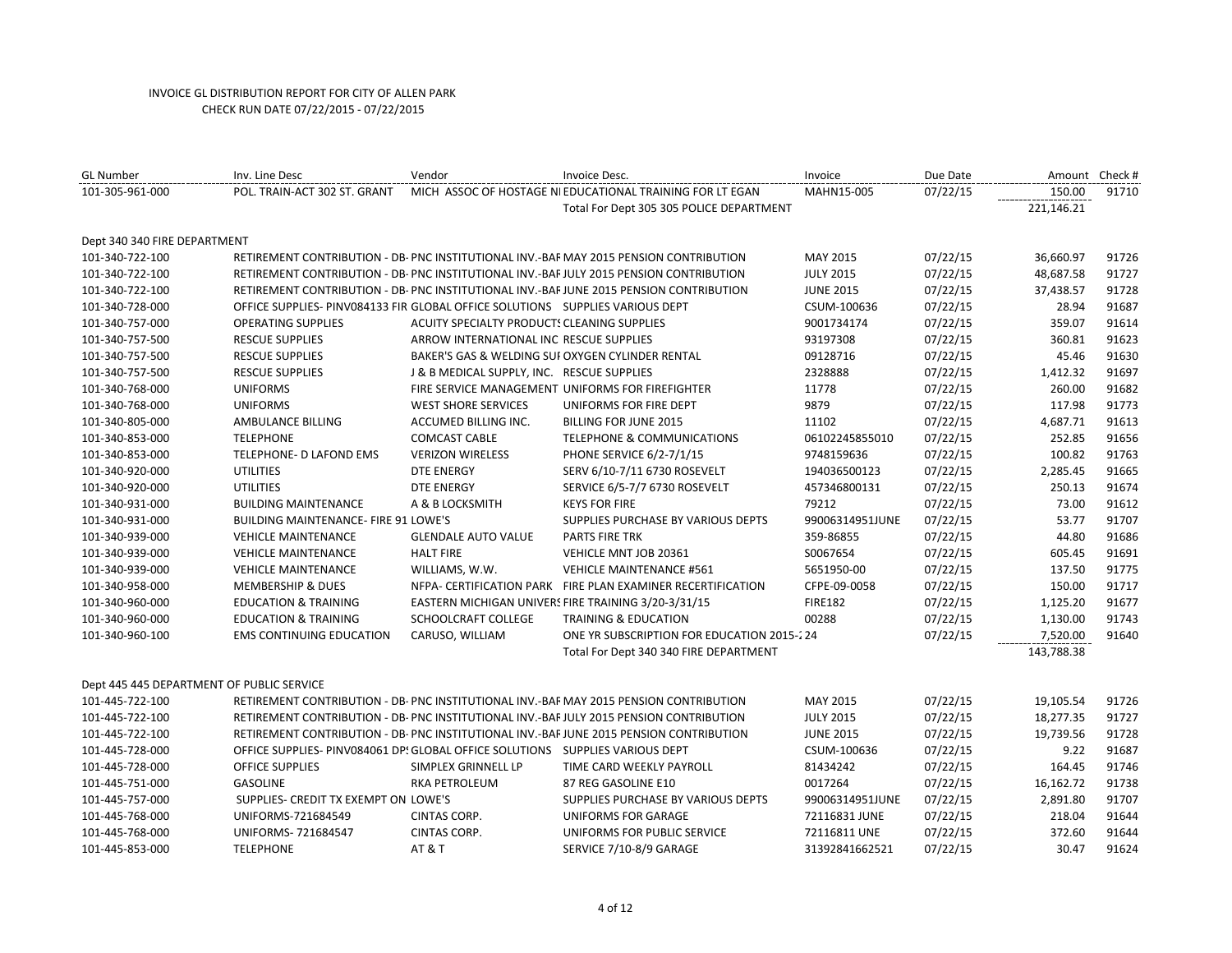| <b>GL Number</b>              | Inv. Line Desc                                                                 | Vendor                                            | Invoice Desc.                                                         | Invoice         | Due Date | Amount Check # |       |
|-------------------------------|--------------------------------------------------------------------------------|---------------------------------------------------|-----------------------------------------------------------------------|-----------------|----------|----------------|-------|
| 101-445-853-000               | <b>TELEPHONE</b>                                                               | AT & T LONG DISTANCE                              | <b>SERVICE 5/4-5/29 DPS</b>                                           | 845687521       | 07/22/15 | 0.80           | 91628 |
| 101-445-853-000               | TELEPHONE-GARAGE                                                               | <b>VERIZON WIRELESS</b>                           | PHONE SERVICE 6/2-7/1/15                                              | 9748159636      | 07/22/15 | 50.41          | 91763 |
| 101-445-853-000               | TELEPHONE-GARAGE                                                               | <b>VERIZON WIRELESS</b>                           | <b>CREDIT ON OVER PMT</b>                                             | 9746493953      | 07/22/15 | (3.32)         | 91763 |
| 101-445-920-000               | <b>UTILITIES</b>                                                               | <b>DTE ENERGY</b>                                 | SERV 6/10-7/11 10777 PELHAM                                           | 193884900039    | 07/22/15 | 29.73          | 91665 |
| 101-445-920-000               | <b>UTILITIES</b>                                                               | <b>DTE ENERGY</b>                                 | SERV 6/10-7/11 16860 SOUTHFIELD                                       | 194036500297    | 07/22/15 | 701.67         | 91665 |
| 101-445-920-000               | <b>UTILITIES</b>                                                               | <b>DTE ENERGY</b>                                 | SERV 6/5-7/5 APT R                                                    | 457362200018    | 07/22/15 | 62.39          | 91674 |
| 101-445-926-000               | <b>STREET LIGHTING</b>                                                         | <b>DTE ENERGY</b>                                 | SERV 6/10-7/11 16430 ECORSE                                           | 194036500222    | 07/22/15 | 85.80          | 91665 |
| 101-445-926-000               | <b>STREET LIGHTING</b>                                                         | DTE ENERGY                                        | SERV 6/1-6/30 TRAFFIC SIGNALS                                         | 0000-7347-8     | 07/22/15 | 35,548.01      | 91673 |
| 101-445-926-000               | <b>STREET LIGHTING</b>                                                         | <b>DTE ENERGY</b>                                 | SERVICE 6/6-7/2 15860 GARFIELD                                        | 000238378       | 07/22/15 | 184.30         | 91673 |
| 101-445-926-000               | <b>STREET LIGHTING</b>                                                         | <b>DTE ENERGY</b>                                 | SERVICE 6/4-7/2 15702 GARFIELD                                        | 000238360       | 07/22/15 | 105.11         | 91673 |
| 101-445-931-000               | <b>BUILDING MAINTENANCE</b>                                                    | ADVANCE AP STAFFING SOLU ERICA JACKSON 6/1-6/7/15 |                                                                       | 25886           | 07/22/15 | 698.05         | 91616 |
| 101-445-931-000               | <b>BUILDING MAINTENANCE</b>                                                    |                                                   | ADVANCE AP STAFFING SOLU ERICA JACKSON 6/15-6/21/15                   | 25972           | 07/22/15 | 518.70         | 91616 |
| 101-445-931-000               | <b>BUILDING MAINTENANCE</b>                                                    |                                                   | ADVANCE AP STAFFING SOLU ERICA JACKSON HRS 6/8-6/14/15                | 25929           | 07/22/15 | 736.77         | 91616 |
| 101-445-931-000               | <b>BUILDING MAINTENANCE</b>                                                    |                                                   | ADVANCE AP STAFFING SOLU ERICA JACKSON HRS 6/22-6/28/15               | 26015           | 07/22/15 | 462.51         | 91616 |
| 101-445-931-000               | <b>BUILDING MAINTENANCE</b>                                                    |                                                   | ADVANCE AP STAFFING SOLU ERICA JACKSON 6/29-7/5/15                    | 26056           | 07/22/15 | 838.56         | 91616 |
| 101-445-939-000               | <b>VEHICLE MAINTENANCE</b>                                                     | BELL EQUIPMENT CO.                                | <b>SUPPLIES</b>                                                       | 0111160         | 07/22/15 | 423.91         | 91631 |
| 101-445-939-000               | <b>VEHICLE MAINTENANCE</b>                                                     | BELL EQUIPMENT CO.                                | <b>SUPPLIES</b>                                                       | 0111347         | 07/22/15 | 425.65         | 91631 |
|                               |                                                                                |                                                   | Total For Dept 445 445 DEPARTMENT OF PUBLIC SERVICE                   |                 |          | 117,840.80     |       |
|                               |                                                                                |                                                   |                                                                       |                 |          |                |       |
| Dept 707 707 PARKS & REC      |                                                                                |                                                   |                                                                       |                 |          |                |       |
| 101-707-728-000               | OFFICE SUPPLIES- PINV084055 PRI GLOBAL OFFICE SOLUTIONS  SUPPLIES VARIOUS DEPT |                                                   |                                                                       | CSUM-100636     | 07/22/15 | 21.65          | 91687 |
| 101-707-758-000               | CONCESSION SUPPLIES- COMM CT LOWE'S                                            |                                                   | SUPPLIES PURCHASE BY VARIOUS DEPTS                                    | 99006314951JUNE | 07/22/15 | 20.87          | 91707 |
| 101-707-783-000               | PARK SUPPLIES- PARK/REC- 90211 LOWE'S                                          |                                                   | SUPPLIES PURCHASE BY VARIOUS DEPTS                                    | 99006314951JUNE | 07/22/15 | 41.44          | 91707 |
| 101-707-783-000               | <b>PARK SUPPLIES</b>                                                           | SHERWIN WILLIAMS                                  | PURCHASE OF PAINT REC CENTER                                          | 4500-5          | 07/22/15 | 96.40          | 91745 |
| 101-707-784-000               | PARK SERVICES- PARK/REC- 91266 LOWE'S                                          |                                                   | SUPPLIES PURCHASE BY VARIOUS DEPTS                                    | 99006314951JUNE | 07/22/15 | 1,081.25       | 91707 |
| 101-707-801-001               | <b>LAWN SERVICES</b>                                                           | <b>LOUIS ORLEANS</b>                              | LAWN CUTTING FROM 6/7-07/05/15                                        | 15-7002         | 07/22/15 | 7,930.00       | 91706 |
| 101-707-853-000               | <b>TELEPHONE</b>                                                               | <b>AT &amp; T</b>                                 | SERVICE 7/10-8/9 ARENA OFFICE                                         | 31392883032567  | 07/22/15 | 48.66          | 91624 |
| 101-707-853-000               | <b>TELEPHONE</b>                                                               | <b>AT &amp; T</b>                                 | SERVICE 7/3-8/4 CHARLIE BR                                            | 31338866915884  | 07/22/15 | 24.46          | 91624 |
| 101-707-920-000               | <b>UTILITIES</b>                                                               | ALLEN PARK, CITY OF.                              | WATER BILL PARK/REC MAY-JUNE 2015                                     | 170-RO066-15    | 07/22/15 | 21.32          | 91619 |
| 101-707-920-000               | <b>UTILITIES</b>                                                               | <b>DTE ENERGY</b>                                 | SERV 6/11-7/13 8803 PELHAM                                            | 194036500149    | 07/22/15 | 42.38          | 91665 |
| 101-707-920-000               | <b>UTILITIES</b>                                                               | <b>DTE ENERGY</b>                                 | SERV 6/10-713-8643 PELHAM                                             | 194036500271    | 07/22/15 | 33.39          | 91665 |
| 101-707-920-000               | <b>UTILITIES</b>                                                               | DTE ENERGY                                        | SERV 7/10-7/11-8801 PELHAM                                            | 194036500156    | 07/22/15 | 35.37          | 91665 |
| 101-707-920-000               | <b>UTILITIES</b>                                                               | <b>DTE ENERGY</b>                                 | SERV 6/11-7/13 6615 ROSEVELT                                          | 194036500396    | 07/22/15 | 92.27          | 91665 |
| 101-707-920-000               | <b>UTILITIES</b>                                                               | <b>DTE ENERGY</b>                                 | SERVICE 6/11-7/13/15- CUNNINGHAM PK                                   | 194036500362    | 07/22/15 | 83.26          | 91665 |
| 101-707-920-000               | <b>UTILITIES</b>                                                               | <b>DTE ENERGY</b>                                 | SERV 6/5-7/7- 6615 ROSEVELT                                           | 457346800040    | 07/22/15 | 44.62          | 91674 |
| 101-707-920-000               | <b>UTILITIES</b>                                                               | <b>DTE ENERGY</b>                                 | SERV 6/5-7/7-4320 LAURENCE                                            | 457346800180    | 07/22/15 | 33.40          | 91674 |
|                               |                                                                                |                                                   | Total For Dept 707 707 PARKS & REC                                    |                 |          | 9,650.74       |       |
|                               |                                                                                |                                                   |                                                                       |                 |          |                |       |
| Dept 751 751 COMMUNITY CENTER |                                                                                |                                                   |                                                                       |                 |          |                |       |
| 101-751-816-000               | PROF. SERV. - OTHER                                                            |                                                   | REDGUARD FIRE & SECURITY QUARTERLY MONOTORING CHGS ON FIRE ALAI 30589 |                 | 07/22/15 | 216.00         | 91733 |
| 101-751-816-000               | PROF. SERV. - OTHER                                                            |                                                   | REDGUARD FIRE & SECURITY QUARTERLY MONITORING JULY-SEPT 2015          | 30590           | 07/22/15 | 177.00         | 91733 |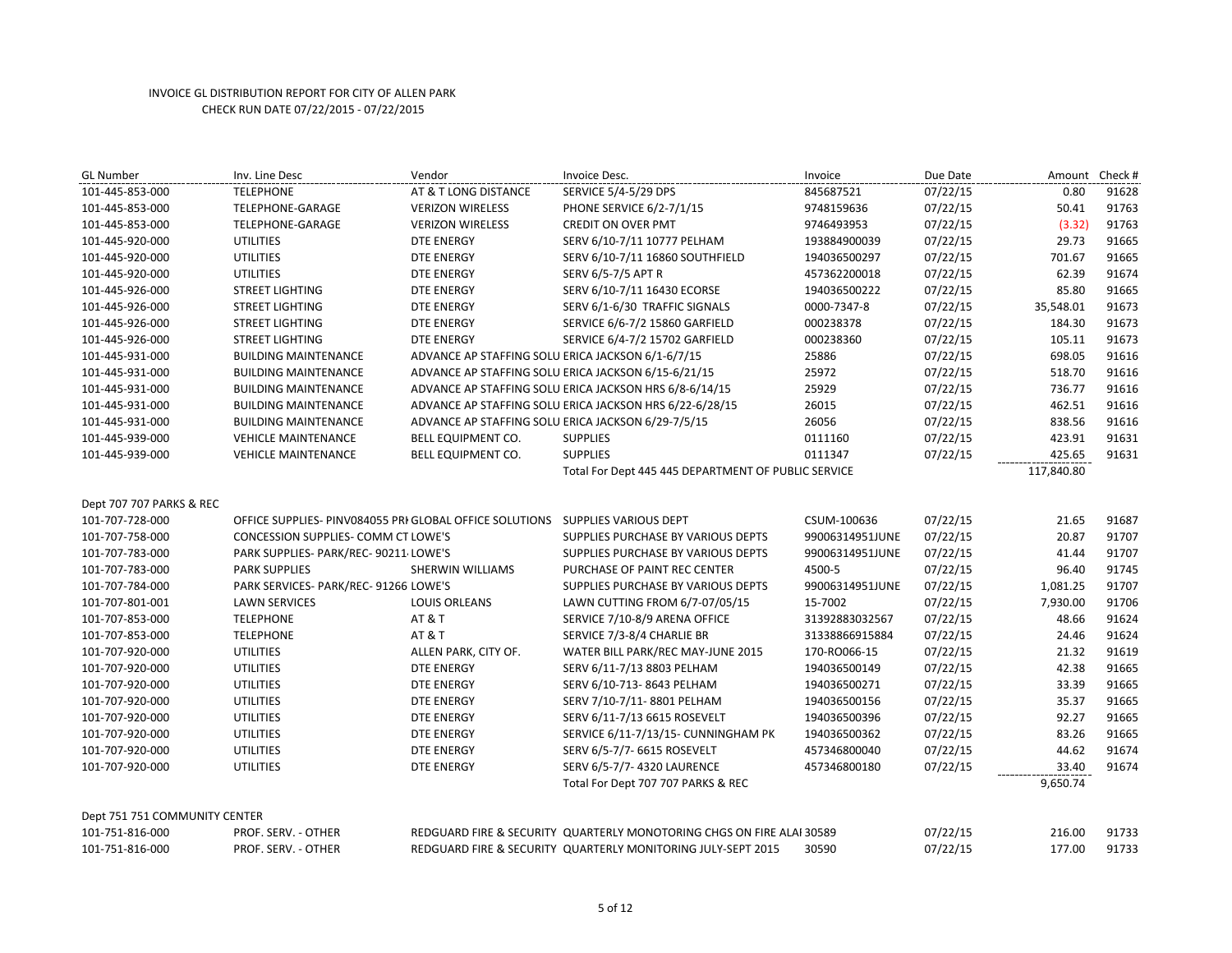| <b>GL Number</b>                | Inv. Line Desc              | Vendor                     | Invoice Desc.                                                                                              | Invoice      | Due Date | Amount       | Check # |
|---------------------------------|-----------------------------|----------------------------|------------------------------------------------------------------------------------------------------------|--------------|----------|--------------|---------|
| 101-751-920-000                 | <b>UTILITIES</b>            | ALLEN PARK, CITY OF.       | WATER BILL FOR 15800 WHITE MAY-JUNE 2015 401-WH158-00                                                      |              | 07/22/15 | 727.87       | 91620   |
| 101-751-920-000                 | <b>UTILITIES</b>            | <b>DTE ENERGY</b>          | SERV 6/5-7/7 CIVIC ARENA                                                                                   | 457346800123 | 07/22/15 | 1,136.03     | 91674   |
| 101-751-931-000                 | <b>BUILDING MAINTENANCE</b> | NETWORK SERVICES COMP      | <b>SUPPLIES</b>                                                                                            | 6329336-00   | 07/22/15 | 226.22       | 91716   |
| 101-751-931-000                 | <b>BUILDING MAINTENANCE</b> | NETWORK SERVICES COMP      | <b>SUPPLIES</b>                                                                                            | 6327297-01   | 07/22/15 | 194.77       | 91716   |
|                                 |                             |                            | Total For Dept 751 751 COMMUNITY CENTER                                                                    |              |          | 2,677.89     |         |
| Dept 864 864 RETIREE HEALTHCARE |                             |                            |                                                                                                            |              |          |              |         |
| 101-864-716-000                 | <b>MEDICAL</b>              | BLUE CROSS BLUE SHIELD     | PREMIUMS 8/1-9/1/15 POST 65 MEDIARE ADV AUG 2015                                                           |              | 07/22/15 | 77,746.22    | 91632   |
|                                 |                             |                            | Total For Dept 864 864 RETIREE HEALTHCARE                                                                  |              |          | 77,746.22    |         |
|                                 |                             |                            | Total For Fund 101 GENERAL FUND                                                                            |              |          | 1,274,867.43 |         |
| Fund 202 MAJOR STREET FUND      |                             |                            |                                                                                                            |              |          |              |         |
| Dept 475 475 TRAFFIC SERVICES   |                             |                            |                                                                                                            |              |          |              |         |
| 202-475-757-000                 | <b>OPERATING SUPPLIES</b>   | <b>FREEPORT SUPPLY CO.</b> | <b>21A STONE</b>                                                                                           | 17920        | 07/22/15 | 610.16       | 91683   |
|                                 |                             |                            | Total For Dept 475 475 TRAFFIC SERVICES                                                                    |              |          | 610.16       |         |
| Dept 479 PRESERVATION - STREETS |                             |                            |                                                                                                            |              |          |              |         |
| 202-479-757-000                 | <b>OPERATING SUPPLIES</b>   | CADILLAC ASPHALT LLC       | <b>SUPPLIES</b>                                                                                            | 274031       | 07/22/15 | 1,228.50     | 91638   |
|                                 |                             |                            | Total For Dept 479 PRESERVATION - STREETS                                                                  |              |          | 1,228.50     |         |
| Dept 505 CONSTRUCTION - STREETS |                             |                            |                                                                                                            |              |          |              |         |
| 202-505-804-000                 | M-39 VARIOUS MISC. PROJECTS |                            | MICHIGAN DEPT. OF TRANSPI PROJECT FINAL SETTLEMENT                                                         | AF378141     | 07/22/15 | 1,894.51     | 91714   |
| 202-505-985-200                 |                             |                            | CAPITAL OUTLAY - STATE GRANTS WADE-TRIM/ASSOCIATES, INI PROF SERV 4/26-5/30/15 PK ST RESURFACE DSI 2003492 |              | 07/22/15 | 4,438.02     | 91766   |
|                                 |                             |                            | Total For Dept 505 CONSTRUCTION - STREETS                                                                  |              |          | 6,332.53     |         |
|                                 |                             |                            | Total For Fund 202 MAJOR STREET FUND                                                                       |              |          | 8,171.19     |         |
| Fund 203 LOCAL STREET FUND      |                             |                            |                                                                                                            |              |          |              |         |
| Dept 479 PRESERVATION - STREETS |                             |                            |                                                                                                            |              |          |              |         |
| 203-479-757-000                 | <b>OPERATING SUPPLIES</b>   | CADILLAC ASPHALT LLC       | <b>SUPPLIES</b>                                                                                            | 274031       | 07/22/15 | 1,228.50     | 91638   |
| 203-479-801-220                 | PROF'L SERVICES -TREES      | T-N-T TREE SERVICE INC     | SERV TO REMOVE TREE AND CLEAN UP , KOLB& 01676                                                             |              | 07/22/15 | 2,387.50     | 91752   |
| 203-479-801-220                 | PROF'L SERVICES -TREES      | T-N-T TREE SERVICE INC     | SERV REMOVE TREE/CLEANUP VINE AND FOX 01678                                                                |              | 07/22/15 | 2,043.75     | 91752   |
| 203-479-801-220                 | PROF'L SERVICES -TREES      | T-N-T TREE SERVICE INC     | SERV REMOVE TREE/CLEANUP WINONA AND L 01674                                                                |              | 07/22/15 | 2,343.75     | 91752   |
| 203-479-801-220                 | PROF'L SERVICES -TREES      | T-N-T TREE SERVICE INC     | SERV REMOVE TREE & CLEANUP WICK AND ME 01670                                                               |              | 07/22/15 | 1,637.50     | 91752   |
| 203-479-801-220                 | PROF'L SERVICES -TREES      | T-N-T TREE SERVICE INC     | REMOVE TREE & CLEANUP OSAGE AND MEYER 01672                                                                |              | 07/22/15 | 1,537.50     | 91752   |
| 203-479-801-220                 | PROF'L SERVICES -TREES      | T-N-T TREE SERVICE INC     | SERV REMOVE TWO TREES AND CLEAN UP                                                                         | 01680        | 07/22/15 | 1,087.50     | 91752   |
| 203-479-801-220                 | PROF'L SERVICES - TREES     | T-N-T TREE SERVICE INC     | EMER TREE REMOVAL 15258 WARWICK                                                                            | 01659        | 07/22/15 | 1,300.00     | 91752   |
|                                 |                             |                            | Total For Dept 479 PRESERVATION - STREETS                                                                  |              |          | 13,566.00    |         |
|                                 |                             |                            | Total For Fund 203 LOCAL STREET FUND                                                                       |              |          | 13,566.00    |         |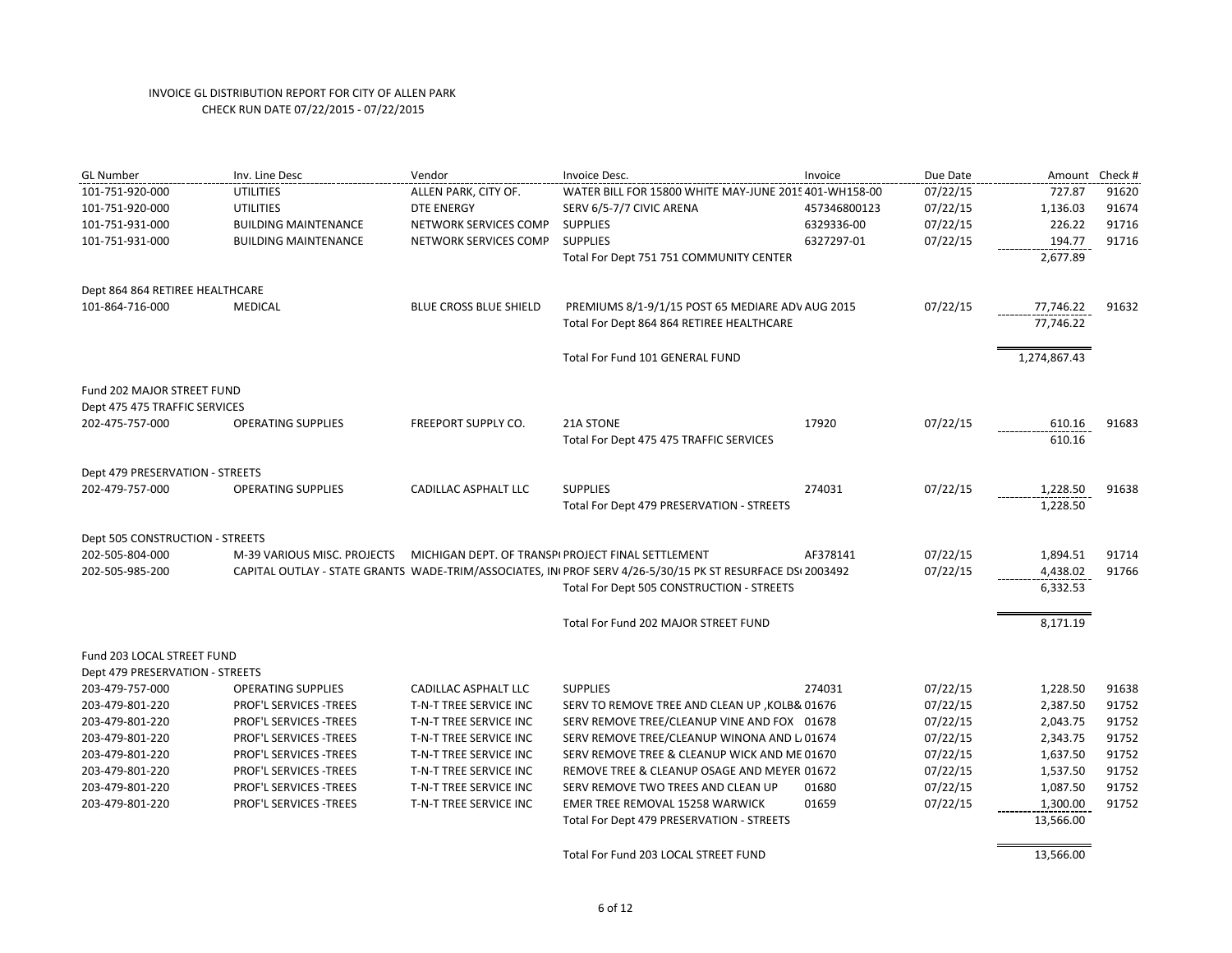| <b>GL Number</b>                 | Inv. Line Desc                                                              | Vendor                   | Invoice Desc.                                                                           | Invoice           | Due Date |            | Amount Check # |
|----------------------------------|-----------------------------------------------------------------------------|--------------------------|-----------------------------------------------------------------------------------------|-------------------|----------|------------|----------------|
| Fund 226 RUBBISH FUND            |                                                                             |                          |                                                                                         |                   |          |            |                |
| Dept 450 450 RUBBISH             |                                                                             |                          |                                                                                         |                   |          |            |                |
| 226-450-817-000                  | <b>WASTE DISPOSAL</b>                                                       | <b>REPUBLIC SERVICES</b> | SERVICES 6/1-6/30/15                                                                    | 0241-002816068    | 07/22/15 | 116,835.00 | 91735          |
| 226-450-819-000                  | <b>WASTE DISPOSAL</b>                                                       | RIVERVIEW, CITY OF       | SPECIAL WASTE MAY                                                                       | 75581             | 07/22/15 | 537.00     | 91736          |
| 226-450-819-000                  | <b>WASTE DISPOSAL</b>                                                       | RIVERVIEW, CITY OF       | <b>EVENT DEMOLITAN MAY</b>                                                              | 75379             | 07/22/15 | 85.60      | 91736          |
| 226-450-819-000                  | <b>WASTE DISPOSAL</b>                                                       | RIVERVIEW, CITY OF       | RECYCLED WOOD MAY                                                                       | 75580             | 07/22/15 | 360.84     | 91736          |
| 226-450-819-000                  | <b>WASTE DISPOSAL</b>                                                       | RIVERVIEW, CITY OF       | MUNICIPAL CONTRACT 5/1-5/31/15                                                          | 75582             | 07/22/15 | 18,053.98  | 91736          |
|                                  |                                                                             |                          | Total For Dept 450 450 RUBBISH                                                          |                   |          | 135,872.42 |                |
|                                  |                                                                             |                          | Total For Fund 226 RUBBISH FUND                                                         |                   |          | 135,872.42 |                |
| Fund 249 BUILDING FUND           |                                                                             |                          |                                                                                         |                   |          |            |                |
| Dept 000                         |                                                                             |                          |                                                                                         |                   |          |            |                |
| 249-000-607-000                  | <b>FEES REVENUE</b>                                                         |                          | TITTLE BROTHERS CONSTRUC CANCELLED PERMIT- RECEIPT 00029558                             | PB150607          | 07/22/15 | 141.10     | 91758          |
|                                  |                                                                             |                          | Total For Dept 000                                                                      |                   |          | 141.10     |                |
| Dept 371 371 BUILDING DEPARTMENT |                                                                             |                          |                                                                                         |                   |          |            |                |
| 249-371-722-100                  |                                                                             |                          | RETIREMENT CONTRIBUTION - DB- PNC INSTITUTIONAL INV.-BAF MAY 2015 PENSION CONTRIBUTION  | MAY 2015          | 07/22/15 | 4,570.52   | 91726          |
| 249-371-722-100                  |                                                                             |                          | RETIREMENT CONTRIBUTION - DB- PNC INSTITUTIONAL INV.-BAF JULY 2015 PENSION CONTRIBUTION | <b>JULY 2015</b>  | 07/22/15 | 5,492.50   | 91727          |
| 249-371-722-100                  |                                                                             |                          | RETIREMENT CONTRIBUTION - DB- PNC INSTITUTIONAL INV.-BAF JUNE 2015 PENSION CONTRIBUTION | <b>JUNE 2015</b>  | 07/22/15 | 4,570.52   | 91728          |
| 249-371-821-000                  | MECHANICAL INSPECTIONS                                                      | CARNILL, STEVE           | MECHINICAL INSPEC 6/1-6/29/15                                                           | <b>JUNE 2015</b>  | 07/22/15 | 2,058.70   | 91639          |
| 249-371-822-000                  | PLUMBING INSPECTIONS                                                        | HALASH, JEROME           | JUNE 2015 PLUMBING INSPECTIONS 6/3-6/26                                                 | <b>JUNE 2015</b>  | 07/22/15 | 940.80     | 91690          |
| 249-371-853-000                  | TELEPHONE- D BOOMER                                                         | <b>VERIZON WIRELESS</b>  | PHONE SERVICE 6/2-7/1/15                                                                | 9748159636        | 07/22/15 | 49.85      | 91763          |
| 249-371-946-000                  | EQUIPMENT LEASE-BLDG DEPT                                                   |                          | TOSHIBA FINANCIAL SERVICE: SERVICES FROM 6/25-7/15/15                                   | 282028521         | 07/22/15 | 30.93      | 91759          |
| 249-371-959-000                  | PLANNING & ZONING- PINV08238, GLOBAL OFFICE SOLUTIONS SUPPLIES VARIOUS DEPT |                          |                                                                                         | CSUM-100636       | 07/22/15 | 672.79     | 91687          |
| 249-371-962-000                  | MISCELLANEOUS                                                               | <b>HADDIX ELECTRIC</b>   | RECEPTABLES INSTALLATION                                                                | 7638              | 07/22/15 | 343.00     | 91689          |
|                                  |                                                                             |                          | Total For Dept 371 371 BUILDING DEPARTMENT                                              |                   |          | 18,729.61  |                |
|                                  |                                                                             |                          | Total For Fund 249 BUILDING FUND                                                        |                   |          | 18,870.71  |                |
| Fund 250 DDA OPERATING           |                                                                             |                          |                                                                                         |                   |          |            |                |
| Dept 000                         |                                                                             |                          |                                                                                         |                   |          |            |                |
| 250-000-728-000                  | <b>OFFICE SUPPLIES</b>                                                      | KIBBY, JENNIFER          | PROMO, SUPPLIES & MISC REIMBURSEMENT                                                    | REIMBURSEMENT     | 07/22/15 | 26.15      | 91702          |
| 250-000-801-001                  | <b>LAWN SERVICES- DDA</b>                                                   | <b>LOUIS ORLEANS</b>     | LAWN CUTTING SERVICES 6/5-7/5/15                                                        | 15-7004           | 07/22/15 | 1,131.00   | 91706          |
| 250-000-920-000                  | <b>UTILITIES</b>                                                            | ALLEN PARK, CITY OF.     | WATER BILL FOR DDA OFFICE DUE 07/20/15                                                  | 010-AL065-43      | 07/22/15 | 45.54      | 91621          |
| 250-000-920-000                  | <b>UTILITIES</b>                                                            | <b>AT &amp; T</b>        | FARMERS MKT 7/4-8/3/15                                                                  | 313294980606      | 07/22/15 | 74.66      | 91627          |
| 250-000-920-000                  | <b>UTILITIES</b>                                                            | COMCAST                  | DDA OFFICE 7/13-8/12/15                                                                 | 061020197244-01-4 | 07/22/15 | 214.42     | 91655          |
| 250-000-920-000                  | UTILITIES- 5/5-6/3                                                          | DTE ENERGY               | PARKING LOT LIGHTS 5/3-7/2/15                                                           | 193884900054      | 07/22/15 | 454.33     | 91668          |
| 250-000-920-000                  | UTILITIES- 5/11-6/11                                                        | <b>DTE ENERGY</b>        | PARKING LOT LIGHTS SERVICES FROM 5/11-7/1 193884900047                                  |                   | 07/22/15 | 43.93      | 91669          |
| 250-000-920-000                  | <b>UTILITIES</b>                                                            | <b>DTE ENERGY</b>        | SERVICE 6/3-7/2 15500 BEATRICE                                                          | 161895800019      | 07/22/15 | 151.01     | 91670          |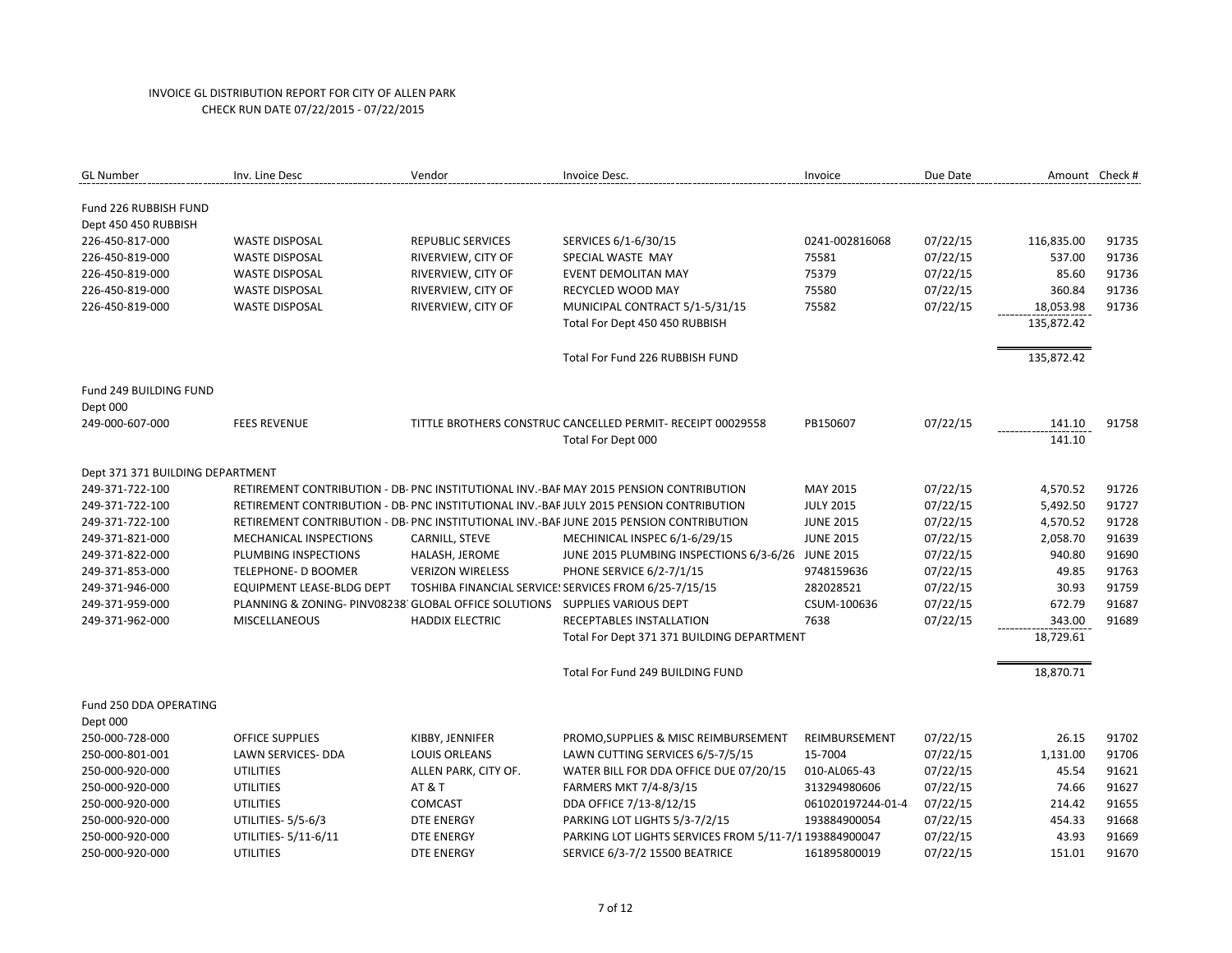| <b>GL Number</b>                   | Inv. Line Desc                                 | Vendor                                      | Invoice Desc.                                             | Invoice       | Due Date | Amount   | Check # |
|------------------------------------|------------------------------------------------|---------------------------------------------|-----------------------------------------------------------|---------------|----------|----------|---------|
| 250-000-920-000                    | <b>UTILITIES</b>                               | <b>DTE ENERGY</b>                           | PARKING LOT LIGHTS 6/5-7/6/15                             | 194093500016  | 07/22/15 | 97.57    | 91671   |
| 250-000-920-000                    | <b>UTILITIES</b>                               | <b>DTE ENERGY</b>                           | <b>DDA OFFICE 6/5-7/2</b>                                 | 194036500057  | 07/22/15 | 150.43   | 91672   |
| 250-000-958-000                    | <b>MEMBERSHIP &amp; DUES</b>                   |                                             | NATIONAL MAIN STREET CEN STANDARD NETWORK MEMBERSHIP 2014 | <b>R9S19F</b> | 07/22/15 | 250.00   | 91715   |
| 250-000-960-000                    | MARKETING/PROMOTIONS                           | KIBBY, JENNIFER                             | PROMO, SUPPLIES & MISC REIMBURSEMENT                      | REIMBURSEMENT | 07/22/15 | 60.29    | 91702   |
| 250-000-960-000                    | MARKETING/PROMOTIONS                           | THE HAYBALL GROUP, LLC                      | AP FARMER MRK MGR 6/5-6/26                                | 29            | 07/22/15 | 170.00   | 91754   |
| 250-000-962-000                    | <b>MISCELLANEOUS</b>                           | BURJA, ELIZABETH                            | REIMBURSEMENT FOR OUT OF POCKET COST F REIMBURSEMENT      |               | 07/22/15 | 533.64   | 91637   |
| 250-000-962-000                    | <b>MISCELLANEOUS</b>                           | KIBBY, JENNIFER                             | PROMO, SUPPLIES & MISC REIMBURSEMENT                      | REIMBURSEMENT | 07/22/15 | 169.87   | 91702   |
|                                    |                                                |                                             | Total For Dept 000                                        |               |          | 3,572.84 |         |
|                                    |                                                |                                             | Total For Fund 250 DDA OPERATING                          |               |          | 3,572.84 |         |
| Fund 265 DRUG FORFEITURE - FEDERAL |                                                |                                             |                                                           |               |          |          |         |
| Dept 000<br>265-000-656-000        | <b>FORFEITED MONIES - FEDERAL</b>              | POS GLOBAL                                  | <b>BACKLIT ILLUMINATED KEYBOARD</b>                       | 541431063     | 07/22/15 | 227.76   | 91731   |
| 265-000-826-000                    | <b>COURT &amp; ATTORNEY COSTS</b>              |                                             | WAYNE COUNTY - ACCTS. RECATTORNEY FEES 13-013869-CF       | 276350        | 07/22/15 | 37.00    | 91768   |
| 265-000-826-000                    | <b>COURT &amp; ATTORNEY COSTS</b>              | WAYNE COUNTY - ACCTS. RECATTORNEY FEE 11864 |                                                           | 276351        | 07/22/15 | 84.00    | 91769   |
| 265-000-826-000                    | <b>COURT &amp; ATTORNEY COSTS</b>              |                                             | WAYNE COUNTY - ACCTS. RECATTORNEY FEE 13-001352-CF        | 276352        | 07/22/15 | 355.00   | 91770   |
| 265-000-931-000                    | <b>BUILDING MAINTENANCE</b>                    | A & B LOCKSMITH                             | LABOR TO INSTALL AND NEW KEYS MADE                        | 79109         | 07/22/15 | 878.75   | 91612   |
| 265-000-984-000                    | COMPUTER EQUIPMENT/SOFTWA THOMSON REUTERS-WEST |                                             | WEST INFO CHARGES 6/1-6/30/15                             | 832081521     | 07/22/15 | 147.00   | 91756   |
| 265-000-985-000                    | <b>VEHICLES</b>                                | <b>CYNERGY</b>                              | EQUIPMENT REMOVAL FRO PATROL CAR #30 18305                |               | 07/22/15 | 429.82   | 91660   |
|                                    |                                                |                                             | Total For Dept 000                                        |               |          | 2,159.33 |         |
|                                    |                                                |                                             | Total For Fund 265 DRUG FORFEITURE - FEDERAL              |               |          | 2,159.33 |         |
| Fund 266 DRUG FORFEITURE - STATE   |                                                |                                             |                                                           |               |          |          |         |
| Dept 000                           |                                                |                                             |                                                           |               |          |          |         |
| 266-000-657-000                    | FORFEITED MONIES-STATE&LOCAL TAYLOR, CITY OF   |                                             | GUN RANGE RENTAL 6/2& 6/4                                 | INV0005588    | 07/22/15 | 600.00   | 91753   |
|                                    |                                                |                                             | Total For Dept 000                                        |               |          | 600.00   |         |
|                                    |                                                |                                             | Total For Fund 266 DRUG FORFEITURE - STATE                |               |          | 600.00   |         |
| Fund 271 LIBRARY                   |                                                |                                             |                                                           |               |          |          |         |
| Dept 000                           |                                                |                                             |                                                           |               |          |          |         |
| 271-000-827-000                    | <b>LIBRARY SERVICES</b>                        | THE LIBRARY NETWORK                         | <b>EXTERNAL DATA MAILERS</b>                              | 52589         | 07/22/15 | 208.59   | 91755   |
| 271-000-827-000                    | <b>LIBRARY SERVICES</b>                        | THE LIBRARY NETWORK                         | SAS BASIC FEE                                             | 52539         | 07/22/15 | 7,477.01 | 91755   |
| 271-000-827-000                    | <b>LIBRARY SERVICES</b>                        | UNIQUE MANAGEMENT SERV PLACEMENTS 6/8-6/29  |                                                           | 309586        | 07/22/15 | 98.45    | 91762   |
| 271-000-828-000                    | <b>MATERIALS</b>                               | <b>BAKER &amp; TAYLOR</b>                   | <b>MATERIALS</b>                                          | 2030783428    | 07/22/15 | 69.72    | 91629   |
| 271-000-828-000                    | <b>MATERIALS</b>                               | <b>BAKER &amp; TAYLOR</b>                   | <b>MATERIAL</b>                                           | 23030786046   | 07/22/15 | 37.04    | 91629   |
| 271-000-828-000                    | <b>MATERIALS</b>                               | <b>BAKER &amp; TAYLOR</b>                   | <b>MATERIAL</b>                                           | 2030821538    | 07/22/15 | 78.26    | 91629   |
| 271-000-828-000                    | <b>MATERIALS</b>                               | <b>BRODART CO.</b>                          | <b>MATERIAL</b>                                           | B3961693      | 07/22/15 | 26.91    | 91633   |
| 271-000-828-000                    | <b>MATERIALS</b>                               | <b>BRODART CO.</b>                          | <b>CHILDREN MATERIAL</b>                                  | J125887       | 07/22/15 | 6,350.40 | 91633   |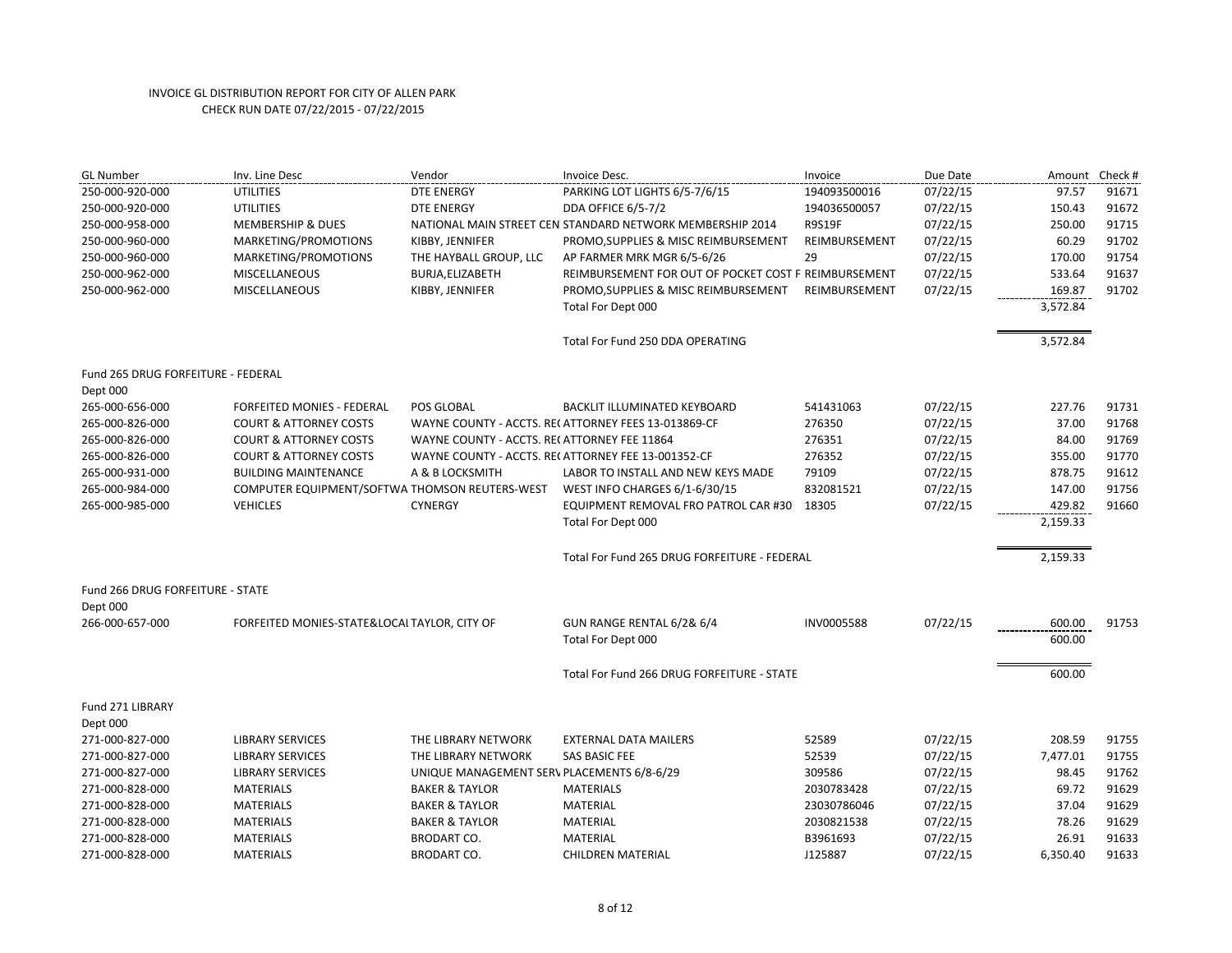| <b>GL Number</b>                   | Inv. Line Desc                              | Vendor                                     | Invoice Desc.                                                                          | Invoice         | Due Date | Amount     | Check # |
|------------------------------------|---------------------------------------------|--------------------------------------------|----------------------------------------------------------------------------------------|-----------------|----------|------------|---------|
| 271-000-828-000                    | <b>MATERIALS</b>                            | <b>BRODART CO.</b>                         | ALLOWANCE PURCHASE                                                                     | J125101         | 07/22/15 | 540.00     | 91633   |
| 271-000-828-000                    | <b>MATERIALS</b>                            | <b>CENGAGE LEARING INC</b>                 | <b>MATERIAL</b>                                                                        | 55416139        | 07/22/15 | 14.40      | 91642   |
| 271-000-828-000                    | <b>MATERIALS</b>                            | PETTY CASH - LIBRARY                       | PETTY CASH FOR LIBRARY                                                                 | PETTY CASH      | 07/22/15 | 117.60     | 91724   |
| 271-000-853-000                    | <b>TELEPHONE</b>                            | <b>AT &amp; T</b>                          | SERVICE 7/10-8/9 LIBRARY                                                               | 31392841021173  | 07/22/15 | 120.66     | 91624   |
| 271-000-853-000                    | <b>TELEPHONE</b>                            | AT & T LONG DISTANCE                       | SERVICE 06/04-06/30 LIBRARY                                                            | 858249827       | 07/22/15 | 2.06       | 91628   |
| 271-000-931-000                    | BUILDING MAINTENANCE- LIBRAR' LOUIS ORLEANS |                                            | LAWN CUTTING SERVICES 6/5-7/5/15                                                       | 15-7004         | 07/22/15 | 160.00     | 91706   |
| 271-000-943-000                    | <b>EQUIPMENT RENTAL-LIB</b>                 |                                            | TOSHIBA FINANCIAL SERVICE: SERVICES FROM 6/25-7/15/15                                  | 282028521       | 07/22/15 | 61.87      | 91759   |
|                                    |                                             |                                            | Total For Dept 000                                                                     |                 |          | 15,362.97  |         |
|                                    |                                             |                                            | <b>Total For Fund 271 LIBRARY</b>                                                      |                 |          | 15,362.97  |         |
| Fund 592 WATER & SEWER<br>Dept 000 |                                             |                                            |                                                                                        |                 |          |            |         |
| 592-000-461-000                    | <b>WATER SALES</b>                          | EQ NORTHEAST INC                           | REFUND FOR UNUSED WATER TO HYDRANT #2 REFUND                                           |                 | 07/22/15 | 2,653.19   | 91680   |
|                                    |                                             |                                            | Total For Dept 000                                                                     |                 |          | 2,653.19   |         |
| Dept 601 601 WATER AND SEWER       |                                             |                                            |                                                                                        |                 |          |            |         |
| 592-601-602-000                    | PURCHASED WATER                             |                                            | DETROIT WATER & SEWAGE I APRIL 2015 WHOLESALE WATER 4/30-5/31/15 MAY WHOLESALE         |                 | 07/22/15 | 153,161.55 | 91663   |
| 592-601-643-000                    | <b>UTILITIES</b>                            | <b>AT &amp; T</b>                          | SERVICE 7/10-8/9 WATER & SEWER                                                         | 31392816662233  | 07/22/15 | 688.83     | 91624   |
| 592-601-643-000                    | <b>UTILITIES</b>                            | <b>AT &amp; T</b>                          | SERVICE 7/10-8-9 ECORSE PUMP                                                           | 31392814804977  | 07/22/15 | 24.97      | 91624   |
| 592-601-643-000                    | <b>UTILITIES</b>                            | <b>AT &amp; T</b>                          | SERVICE 7/10-8/9 COLLEGE PUMP STN                                                      | 31392828100909  | 07/22/15 | 34.51      | 91624   |
| 592-601-643-000                    | <b>UTILITIES</b>                            | AT & T LONG DISTANCE                       | SERVICE 6/4-6/30/15 WATER                                                              | 858249845       | 07/22/15 | 11.24      | 91628   |
| 592-601-643-000                    | <b>UTILITIES</b>                            | <b>DTE ENERGY</b>                          | SERV 6/10-7/11 17439 HANOVER                                                           | 193884900021    | 07/22/15 | 263.46     | 91665   |
| 592-601-643-000                    | <b>UTILITIES</b>                            | DTE ENERGY                                 | SERV 6/11-7/13 5020 QUANDT                                                             | 194036500354    | 07/22/15 | 66.64      | 91665   |
| 592-601-643-000                    | <b>UTILITIES</b>                            | <b>DTE ENERGY</b>                          | SERV 6/11-7/13 4245 ALLEN                                                              | 194036500180    | 07/22/15 | 236.44     | 91665   |
| 592-601-643-000                    | <b>UTILITIES</b>                            | <b>DTE ENERGY</b>                          | SERV 6/10-7/11 997 ENTERPRISE                                                          | 194036500230    | 07/22/15 | 34.28      | 91665   |
| 592-601-643-000                    | <b>UTILITIES</b>                            | <b>DTE ENERGY</b>                          | SERV 6/10-7/11 4800 ENTERPRISE                                                         | 193884900013    | 07/22/15 | 1,064.48   | 91665   |
| 592-601-643-000                    | <b>UTILITIES</b>                            | <b>DTE ENERGY</b>                          | SERV 6/10-7/11 4245 ALLEN                                                              | 194036500016    | 07/22/15 | 404.02     | 91665   |
| 592-601-643-000                    | <b>UTILITIES</b>                            | <b>DTE ENERGY</b>                          | SERVICE 6/6-7/6/15 4230 LAWRENCE                                                       | 194036500263    | 07/22/15 | 101.77     | 91665   |
| 592-601-671-001                    | SEWER MAINTENANCE- DPS 91221LOWE'S          |                                            | SUPPLIES PURCHASE BY VARIOUS DEPTS                                                     | 99006314951JUNE | 07/22/15 | 17.37      | 91707   |
| 592-601-671-001                    | SEWER MAINTENANCE                           | MICHIGAN BUSINESS & AUCT POSTAGE FOR SEWER |                                                                                        | 62014           | 07/22/15 | 13.48      | 91712   |
| 592-601-673-001                    | <b>MAIN MAINTENANCE</b>                     | HURON SOD FARMS, INC.                      | 120 YDS OF BLEND                                                                       | 293982          | 07/22/15 | 120.00     | 91694   |
| 592-601-673-001                    | <b>MAIN MAINTENANCE</b>                     | JOHN D. OSBORNE TRUCKING CLASS 2 FILL SAND |                                                                                        | 085550          | 07/22/15 | 404.19     | 91699   |
| 592-601-673-001                    | MAIN MAINTENANCE- DPS 911519 LOWE'S         |                                            | SUPPLIES PURCHASE BY VARIOUS DEPTS                                                     | 99006314951JUNE | 07/22/15 | 204.08     | 91707   |
| 592-601-673-001                    | <b>MAIN MAINTENANCE</b>                     | <b>STATE OF MICHIGAN</b>                   | MDEQ LABORATORY SERVICES                                                               | 918172          | 07/22/15 | 175.00     | 91749   |
| 592-601-678-001                    | METER MAINTENANCE-912478                    | LOWE'S                                     | SUPPLIES PURCHASE BY VARIOUS DEPTS                                                     | 99006314951JUNE | 07/22/15 | 35.07      | 91707   |
| 592-601-678-002                    | STORM/CB MAINTENANCE                        | <b>CO-PIPE PRODUCTS</b>                    | <b>MATERIAL</b>                                                                        | 46655           | 07/22/15 | 147.28     | 91651   |
| 592-601-678-004                    | CROSS CONNECTION PROGRAM                    | HYDRO DESIGNS, INC.                        | CROSS CONNECTION PROG TO 6/30/15                                                       | 0035904-IN      | 07/22/15 | 1,935.00   | 91695   |
| 592-601-712-000                    | CLOTHING, CLEANING - 721684548 CINTAS CORP. |                                            | UNIFORMS FOR WATER DEPT                                                                | 72116841JUNE    | 07/22/15 | 233.36     | 91644   |
| 592-601-717-000                    | RETIREE HEALTH BENEFITS                     | BLUE CROSS BLUE SHIELD                     | PREMIUMS 8/1-9/1/15 POST 65 MEDIARE ADV AUG 2015                                       |                 | 07/22/15 | 3,210.04   | 91632   |
| 592-601-722-100                    |                                             |                                            | RETIREMENT CONTRIBUTION - DB- PNC INSTITUTIONAL INV.-BAF MAY 2015 PENSION CONTRIBUTION | MAY 2015        | 07/22/15 | 11,571.19  | 91726   |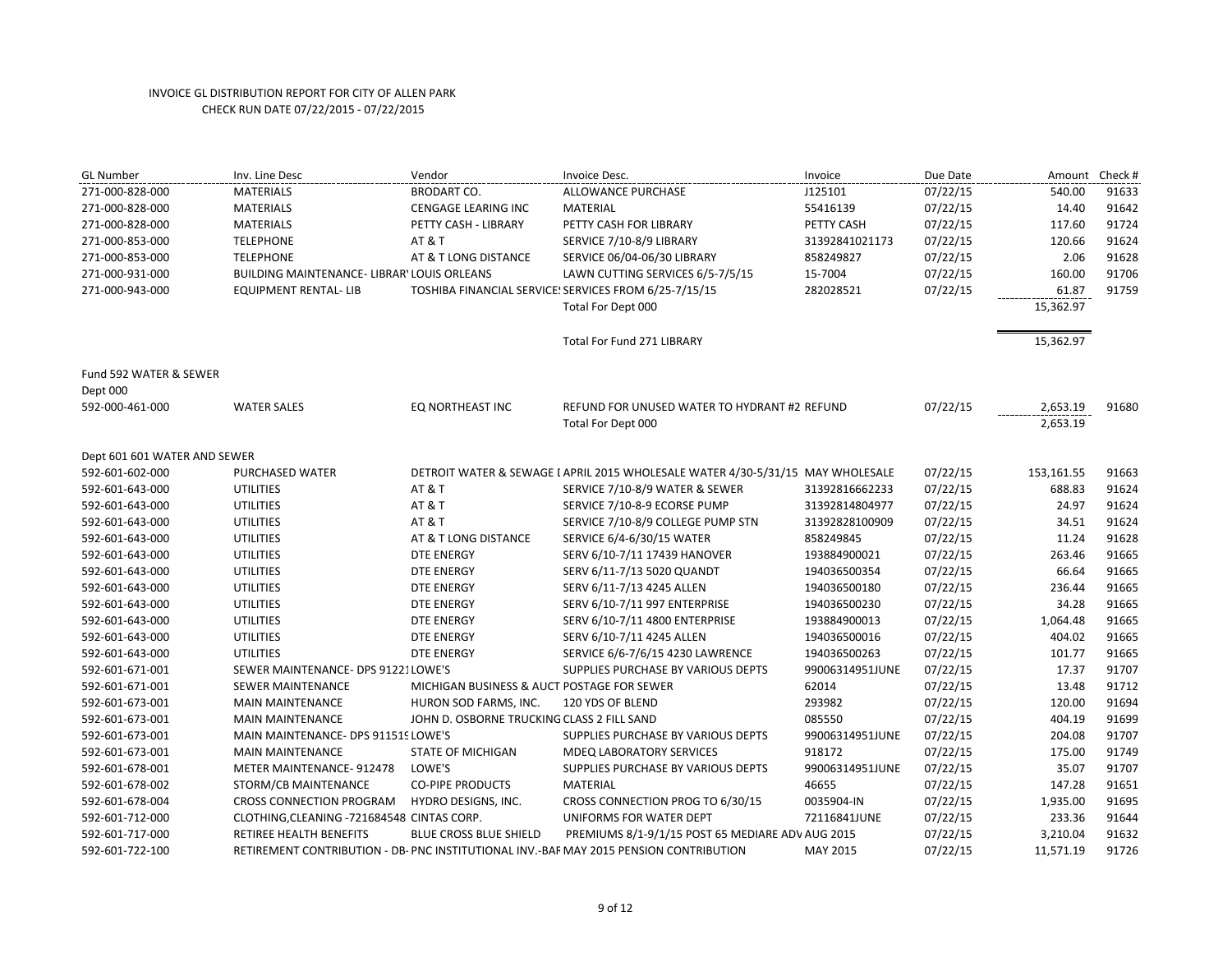| <b>GL Number</b>                     | Inv. Line Desc                                                                 | Vendor                                 | Invoice Desc.                                                                                 | Invoice                 | Due Date | Amount Check # |                |
|--------------------------------------|--------------------------------------------------------------------------------|----------------------------------------|-----------------------------------------------------------------------------------------------|-------------------------|----------|----------------|----------------|
| 592-601-722-100                      |                                                                                |                                        | RETIREMENT CONTRIBUTION - DB- PNC INSTITUTIONAL INV.-BAF JULY 2015 PENSION CONTRIBUTION       | <b>JULY 2015</b>        | 07/22/15 | 16,154.31      | 91727          |
| 592-601-722-100                      |                                                                                |                                        | RETIREMENT CONTRIBUTION - DB- PNC INSTITUTIONAL INV.-BAF JUNE 2015 PENSION CONTRIBUTION       | <b>JUNE 2015</b>        | 07/22/15 | 13,797.62      | 91728          |
| 592-601-802-100                      | BS&A - COMPUTER SOFTWARE M/ BS&A SOFTWARE                                      |                                        | SERVICE TAX NET PROGRAM                                                                       | 102083                  | 07/22/15 | 9,605.00       | 91634          |
| 592-601-802-100                      | BS&A - COMPUTER SOFTWARE M/ BS&A SOFTWARE                                      |                                        | SERVICES ON SITE TRAINING TAX NET PROG                                                        | 102084                  | 07/22/15 | 6,320.00       | 91634          |
| 592-601-802-100                      | BS&A - COMPUTER SOFTWARE M/ BS&A SOFTWARE                                      |                                        | SERVICE INSTALL PRINTERS, IMAGING SCANNEI 102085                                              |                         | 07/22/15 | 2,500.00       | 91634          |
| 592-601-900-000                      | PRINTING & PUBLISHING                                                          | ALLEGRA MARKETING                      | PAPER & ENVELOPES FOR WATER BILLS                                                             | 1803                    | 07/22/15 | 965.45         | 91618          |
| 592-601-900-000                      | PRINTING & PUBLISHING                                                          |                                        | MESSENGER PRINTING SERVII SERVICE TO PREPARE WATER BILLS FOR MAILIN 201500503                 |                         | 07/22/15 | 743.00         | 91709          |
| 592-601-921-000                      | OFFICE SUPPLIES- PINV082913- W. GLOBAL OFFICE SOLUTIONS  SUPPLIES VARIOUS DEPT |                                        |                                                                                               | CSUM-100636             | 07/22/15 | 359.39         | 91687          |
| 592-601-962-000                      | <b>MISCELLANEOUS</b>                                                           | COMPREHENSIVE TESTING SC DOT UDS & BAT |                                                                                               | 2017                    | 07/22/15 | 124.00         | 91658          |
| 592-601-987-000                      |                                                                                |                                        | CAPITAL OUTLAY-MISCELLANEOUS WADE-TRIM/ASSOCIATES, INI PROF SERV FROM 4/26-5/30/15 WATER DIST | 2003493                 | 07/22/15 | 4,494.60       | 91766          |
| 592-601-987-100                      | CAPITAL OUTLAY - SAW GRANT                                                     | PLANTE MORAN                           | PROF SERV 6/1-6/30/15 " SAW GRANT"                                                            | 1262646                 | 07/22/15 | 4,950.00       | 91725          |
| 592-601-987-100                      | CAPITAL OUTLAY - SAW GRANT                                                     |                                        | WADE-TRIM/ASSOCIATES, IN PROF SERV ASSET MGMT 4/26-5/30/15                                    | 2003495                 | 07/22/15 | 438.79         | 91766          |
| 592-601-987-100                      | CAPITAL OUTLAY - SAW GRANT                                                     |                                        | WADE-TRIM/ASSOCIATES, IN PROF SERV WATSON PUMP 4/26-5/30/15                                   | 2003494                 | 07/22/15 | 5,046.00       | 91766          |
|                                      |                                                                                |                                        | Total For Dept 601 601 WATER AND SEWER                                                        |                         |          | 239,656.41     |                |
|                                      |                                                                                |                                        |                                                                                               |                         |          |                |                |
| Dept 603 603 BASIN                   |                                                                                |                                        |                                                                                               |                         |          |                |                |
| 592-603-722-100                      |                                                                                |                                        | RETIREMENT CONTRIBUTION - DB- PNC INSTITUTIONAL INV.-BAF MAY 2015 PENSION CONTRIBUTION        | MAY 2015                | 07/22/15 | 7,557.30       | 91726          |
| 592-603-722-100                      |                                                                                |                                        | RETIREMENT CONTRIBUTION - DB- PNC INSTITUTIONAL INV.-BAF JULY 2015 PENSION CONTRIBUTION       | <b>JULY 2015</b>        | 07/22/15 | 13,461.88      | 91727          |
| 592-603-722-100                      |                                                                                |                                        | RETIREMENT CONTRIBUTION - DB- PNC INSTITUTIONAL INV.-BAF JUNE 2015 PENSION CONTRIBUTION       | <b>JUNE 2015</b>        | 07/22/15 | 10,054.94      | 91728          |
| 592-603-853-000                      | <b>TELEPHONE</b>                                                               | <b>AT &amp; T</b>                      | SERVICE 7/4-8/3 BASIN                                                                         | 31338892442812          | 07/22/15 | 28.05          | 91624          |
| 592-603-853-000                      | <b>TELEPHONE</b>                                                               | AT&T                                   | SERVICE 7/10-8/9 VINE ALARM                                                                   | 31392833400492          | 07/22/15 | 32.21          | 91624<br>91624 |
| 592-603-853-000                      | <b>TELEPHONE</b>                                                               | <b>AT &amp; T</b>                      | SERVICE 7/10-8/9 DIX ALARM                                                                    | 31392868112160          | 07/22/15 | 32.41          | 91624          |
| 592-603-853-000                      | <b>TELEPHONE</b>                                                               | <b>AT &amp; T</b>                      | SERVICE 7/1-7/31 BYPASS STATION                                                               | 906R0405934181          | 07/22/15 | 600.16         |                |
| 592-603-853-000                      | TELEPHONE0BASIN PUMP-DPW TV VERIZON WIRELESS                                   |                                        | PHONE SERVICE 6/2-7/1/15                                                                      | 9748159636              | 07/22/15 | 240.84         | 91763          |
| 592-603-920-000                      | <b>UTILITIES</b>                                                               | <b>DTE ENERGY</b>                      | SERV 6/10-7/11 14500 MORAN                                                                    | 194158700014            | 07/22/15 | 6,091.37       | 91665          |
| 592-603-920-000                      | <b>UTILITIES</b>                                                               | <b>DTE ENERGY</b>                      | SERV 6/10-7/11 1050 ENTERPRISE                                                                | 194036500412            | 07/22/15 | 263.22         | 91665          |
| 592-603-920-000                      | <b>UTILITIES</b>                                                               | <b>DTE ENERGY</b>                      | SERV 6/10-6/13-14500 MORAN                                                                    | 457346800073            | 07/22/15 | 30.60          | 91674          |
| 592-603-930-000                      | SEWER MAINTENANCE                                                              |                                        | WADE-TRIM/ASSOCIATES, INI PROF SERV 3/29-4/26 PHASE 004 COLLEGE PS / 2003270                  |                         | 07/22/15 | 686.00         | 91766          |
| 592-603-930-000                      | <b>SEWER MAINTENANCE</b>                                                       |                                        | WADE-TRIM/ASSOCIATES, INI PROF SERV 3/29-4/26/15 PHASE 003 COLLEGE   2003269                  |                         | 07/22/15 | 466.00         | 91766          |
| 592-603-931-000                      | BUILDING MAINTENANCE- DPS 91. LOWE'S                                           |                                        | SUPPLIES PURCHASE BY VARIOUS DEPTS                                                            | 99006314951JUNE         | 07/22/15 | 61.37          | 91707          |
| 592-603-939-000                      | <b>VEHICLE MAINTENANCE</b>                                                     | CLASSIC AUTO WASH INC.                 | AUTO WASH ON AP VEHICLES MONTH OF JUNE 1548                                                   |                         | 07/22/15 | 3.90           | 91649          |
| 592-603-939-000                      | <b>VEHICLE MAINTENANCE- DPS 9119 LOWE'S</b>                                    |                                        | SUPPLIES PURCHASE BY VARIOUS DEPTS                                                            | 99006314951JUNE         | 07/22/15 | 18.98          | 91707          |
| 592-603-940-000                      | FAIRLANE/INDEPNCE MKT STATIOI AT & T                                           |                                        | SERVICE 7/4-8/3 ENTREPRISE PUMP STN                                                           | 31398233371393          | 07/22/15 | 81.19          | 91624          |
| 592-603-940-000                      | FAIRLANE/INDEPNCE MKT STATIOI AT & T                                           |                                        | SERVICE 7/4-8/3 SNOW PUMP STN                                                                 | 31356332886217          | 07/22/15 | 26.21          | 91624          |
|                                      |                                                                                |                                        | Total For Dept 603 603 BASIN                                                                  |                         |          | 39,736.63      |                |
|                                      |                                                                                |                                        | Total For Fund 592 WATER & SEWER                                                              |                         |          | 282,046.23     |                |
| Fund 593 SOUTHFIELD LEASE PROPERTIES |                                                                                |                                        |                                                                                               |                         |          |                |                |
| Dept 000                             |                                                                                |                                        |                                                                                               |                         |          |                |                |
| 593-000-677-000                      | <b>MISCELLANEOUS</b>                                                           | <b>TIME EQUITIES</b>                   | DEBIT PMT FOR 2010 SLP (SERIES C)                                                             | <b>INSURANCE CLAIMS</b> | 07/22/15 | 55,199.24      | 91757          |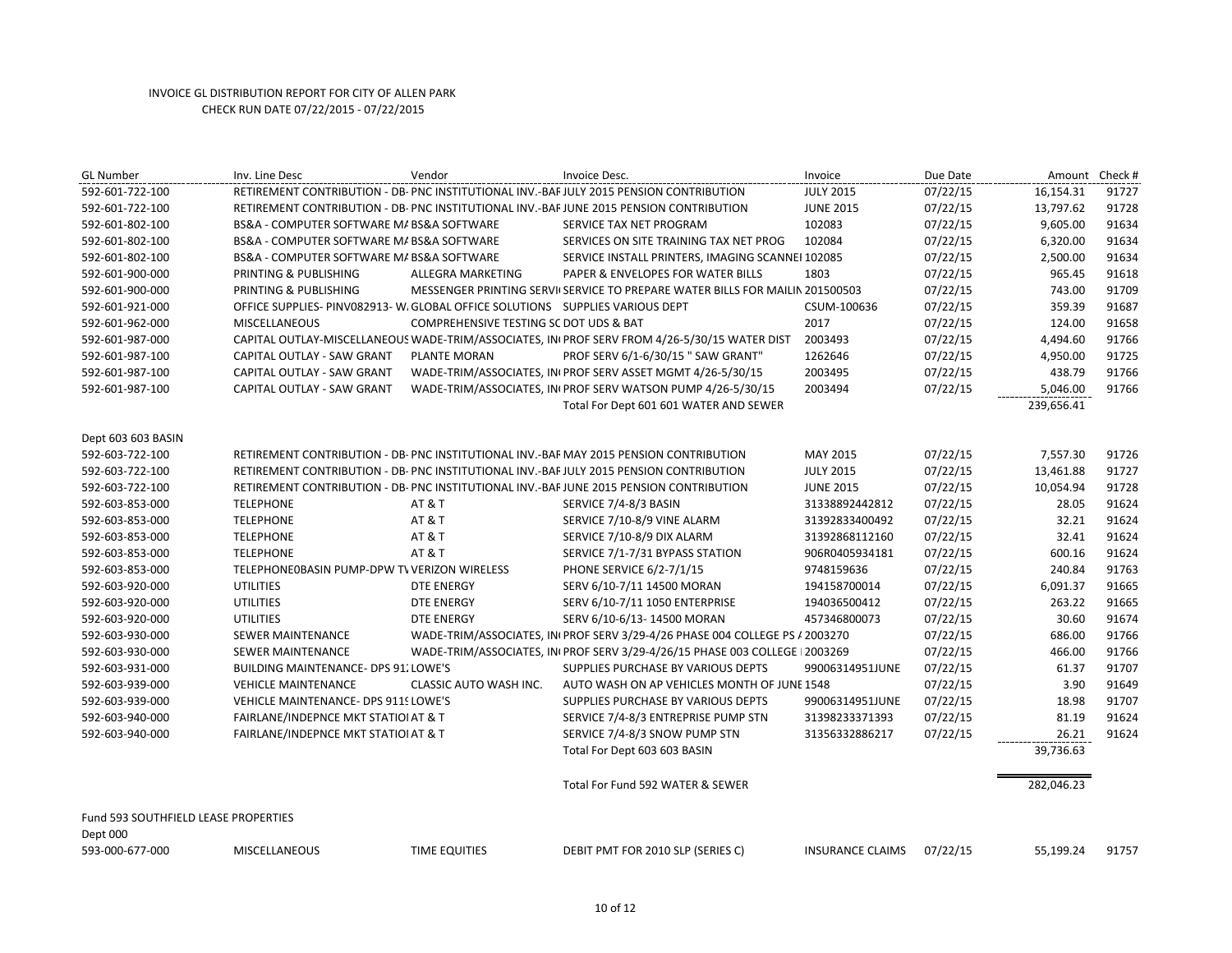| <b>GL Number</b>          | Inv. Line Desc                 | Vendor                 | Invoice Desc.                                                                         | Invoice         | Due Date | Amount Check # |       |
|---------------------------|--------------------------------|------------------------|---------------------------------------------------------------------------------------|-----------------|----------|----------------|-------|
|                           |                                |                        | Total For Dept 000                                                                    |                 |          | 55,199.24      |       |
|                           |                                |                        | Total For Fund 593 SOUTHFIELD LEASE PROPERTIES                                        |                 |          | 55,199.24      |       |
|                           |                                |                        |                                                                                       |                 |          |                |       |
| Fund 701 TRUST AND AGENCY |                                |                        |                                                                                       |                 |          |                |       |
| Dept 000                  |                                |                        |                                                                                       |                 |          |                |       |
| 701-000-241-000           | HISTORICAL MUSEUM ESCROW       | <b>DTE ENERGY</b>      | SERV 6/5-7/7-15504 ENGLWOOD                                                           | 457346800016    | 07/22/15 | 15.80          | 91674 |
| 701-000-242-000           | <b>CITY FESTIVITIES ESCROW</b> | ADCOCK, STEVE          | <b>BAND FOR STREETFAIR 'SOUTH 43'</b>                                                 | STREETFAIR 2015 | 07/22/15 | 500.00         | 91615 |
| 701-000-242-000           | <b>CITY FESTIVITIES ESCROW</b> | ALBANI, DANNY          | BAND FOR STREETFAIR 'DANNY ALBANI & THE (STREETFAIR 2015)                             |                 | 07/22/15 | 500.00         | 91617 |
| 701-000-242-000           | <b>CITY FESTIVITIES ESCROW</b> | CICOTTE, RAY           | STREET FAIR BAND 'APB'                                                                | STREETFAIR 2015 | 07/22/15 | 1,050.00       | 91643 |
| 701-000-242-000           | <b>CITY FESTIVITIES ESCROW</b> | <b>CNA SURETY</b>      | SURETY BOND FOR BEER/WINE PERMIT 2015 S' 62452944                                     |                 | 07/22/15 | 50.00          | 91650 |
| 701-000-242-000           | <b>CITY FESTIVITIES ESCROW</b> | EADES, DOUGLAS         | <b>BAND FOR STREETFAIR 'LUCKY FELIX'</b>                                              | STREETFAIR 2015 | 07/22/15 | 400.00         | 91676 |
| 701-000-242-000           | <b>CITY FESTIVITIES ESCROW</b> | FRITZ, MICHAEL         | BAND FOR STREET FAIR "NINA & THE BUFFALO STREETFAIR 2015                              |                 | 07/22/15 | 600.00         | 91684 |
| 701-000-242-000           | <b>CITY FESTIVITIES ESCROW</b> | HORSTE, JOHN           | <b>BAND FOR STREETFAIR 'SPARX'</b>                                                    | STREETFAIR 2015 | 07/22/15 | 225.00         | 91692 |
| 701-000-242-000           | <b>CITY FESTIVITIES ESCROW</b> | JOHNSON, ANDREW        | STREET FAIR BAND 'HOWLIN MERCY'                                                       | STREETFAIR 2015 | 07/22/15 | 450.00         | 91700 |
| 701-000-242-000           | <b>CITY FESTIVITIES ESCROW</b> | LEACH, SUSAN           | <b>REFUND ON BOOTH FEE</b>                                                            | <b>REFUND</b>   | 07/22/15 | 25.00          | 91703 |
| 701-000-242-000           | <b>CITY FESTIVITIES ESCROW</b> | LINDISCH, BRENDAN      | <b>BAND FOR STREET FAIR "MY FRIDAY NIGHT"</b>                                         | STREETFAIR 2015 | 07/22/15 | 375.00         | 91705 |
| 701-000-242-000           | <b>CITY FESTIVITIES ESCROW</b> | NIPPER, JAMES          | BAND FOR STREETFAIR 'TWO TIMMIN BAND'                                                 | STREETFAIR 2015 | 07/22/15 | 450.00         | 91718 |
| 701-000-242-000           | <b>CITY FESTIVITIES ESCROW</b> | OMAR, DAVID            | <b>BAND FOR STREETFAIR 'AUDIO BAND'</b>                                               | STREETFAIR 2015 | 07/22/15 | 600.00         | 91719 |
| 701-000-242-000           | <b>CITY FESTIVITIES ESCROW</b> | PELLERITO, JOSEPH      | <b>BAND FOR STREETFAIR 'SOULQUEST'</b>                                                | STREETFAIR 2015 | 07/22/15 | 375.00         | 91721 |
| 701-000-242-000           | <b>CITY FESTIVITIES ESCROW</b> | POLISUK, SHELBY        | <b>BAND FOR STREETFAIR 'STALE CRACKERS'</b>                                           | STREETFAIR 2015 | 07/22/15 | 200.00         | 91729 |
| 701-000-242-000           | <b>CITY FESTIVITIES ESCROW</b> | POPULAR MUSIC          | <b>BAND FOR STREETFAIR 'SPONGE'</b>                                                   | STREETFAIR 2015 | 07/22/15 | 2,499.50       | 91730 |
| 701-000-242-000           | <b>CITY FESTIVITIES ESCROW</b> |                        | REMEDY ENTERTAINMENT LL BAND FOR STREETFAIR 'REMEDY'                                  | STREETFAIR 2015 | 07/22/15 | 600.00         | 91734 |
| 701-000-242-000           | <b>CITY FESTIVITIES ESCROW</b> | RIVIERA, CINDY         | CASH MONEY FOR STREET FAIR 2015                                                       | STREETFAIR 2015 | 07/22/15 | 3,000.00       | 91737 |
| 701-000-242-000           | <b>CITY FESTIVITIES ESCROW</b> | <b>ROCKINGBIRDS</b>    | <b>BAND FOR STREETFAIR 'ROCKINGBIRDS'</b>                                             | STREETFAIR 2015 | 07/22/15 | 600.00         | 91739 |
| 701-000-242-000           | <b>CITY FESTIVITIES ESCROW</b> | ROGERS, MICHEAL        | BAND FOR STREETFAIR 'BROWN MOUNTAIN AF STREETFAIR 2015                                |                 | 07/22/15 | 150.00         | 91740 |
| 701-000-242-000           | <b>CITY FESTIVITIES ESCROW</b> | SANTIAGO, SANDY        | BAND FOR STREETFAIR 'SANTIAGO'S SOLO SOU STREETFAIR 2015                              |                 | 07/22/15 | 100.00         | 91741 |
| 701-000-242-000           | <b>CITY FESTIVITIES ESCROW</b> | <b>SCANLON THOMAS</b>  | BAND FOR STREETFAIR 'THOM BAND FROM ON STREETFAIR 2015                                |                 | 07/22/15 | 150.00         | 91742 |
| 701-000-242-000           | <b>CITY FESTIVITIES ESCROW</b> |                        | SOUTHERN MICHIGAN INFOR FESTIVITES MONTHLY CHARGE JULY                                | 2012            | 07/22/15 | 35.00          | 91747 |
| 701-000-242-000           | <b>CITY FESTIVITIES ESCROW</b> | STEVERS, RICHARD       | <b>BAND FOR STREETFAIR 'FRIJID PINK'</b>                                              | STREETFAIR 2015 | 07/22/15 | 1,500.00       | 91750 |
| 701-000-242-000           | <b>CITY FESTIVITIES ESCROW</b> | STITES, ROBERT         | TENTS PURCHASED FOR STREET FAIR                                                       | STREETFAIR 2015 | 07/22/15 | 120.00         | 91751 |
| 701-000-242-000           | CITY FESTIVITIES ESCROW        |                        | WEST SIDE BEER DISTRIBUTIN CHECK FOR BEER SERVICES AT STREET FAIR 201 STREETFAIR 2015 |                 | 07/22/15 | 10,407.90      | 91774 |
| 701-000-249-000           | <b>FLOWER BED ESCROW</b>       | <b>ENGLISH GARDENS</b> | FLOWERS FOR AP ADOPT A FLOWERBED PROG 6553135                                         |                 | 07/22/15 | 171.68         | 91679 |
| 701-000-249-000           | <b>FLOWER BED ESCROW</b>       |                        | PANETTA'S LANDSCAPE SUPP 1 YD HARDWOOD MULCH FOR FLOWERBEDS 4561                      |                 | 07/22/15 | 25.00          | 91720 |
| 701-000-249-000           | <b>FLOWER BED ESCROW</b>       |                        | PANETTA'S LANDSCAPE SUPP 1/2 YD HARDWOOD MULCH FOR FLOWERBED 4528                     |                 | 07/22/15 | 16.00          | 91720 |
| 701-000-249-000           | <b>FLOWER BED ESCROW</b>       |                        | PANETTA'S LANDSCAPE SUPP 1/2 YD HARDWOOD MULCH FOR FLOWERBEDS 4525                    |                 | 07/22/15 | 16.00          | 91720 |
| 701-000-249-000           | <b>FLOWER BED ESCROW</b>       |                        | PANETTA'S LANDSCAPE SUPP HARDWOOD MULCH FOR FLOWERBEDS 24 TH   4560                   |                 | 07/22/15 | 25.00          | 91720 |
| 701-000-249-000           | <b>FLOWER BED ESCROW</b>       | PETTY CASH - D.P.S.    | REIMBURSE DPS FOR ADOPT A FLOWERBED PR REIMB JUNE 2015                                |                 | 07/22/15 | 50.00          | 91723 |
|                           |                                |                        | Total For Dept 000                                                                    |                 |          | 25,281.88      |       |

Total For Fund 701 TRUST AND AGENCY 25,281.88